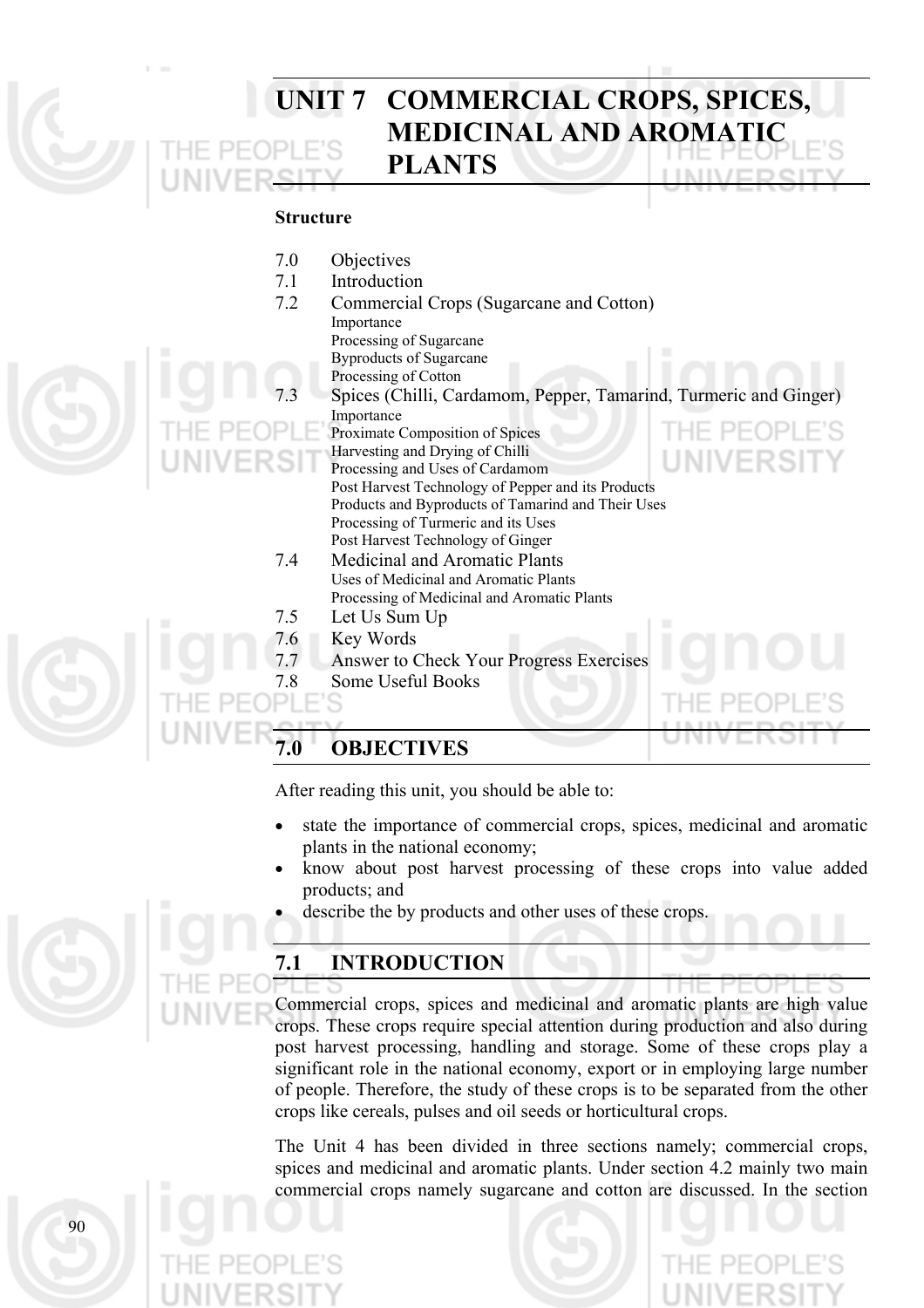4.3, six major spices namely chilli, cardamom, pepper, tamarind, turmeric and ginger are discussed. Lastly medicinal and aromatic plants are discussed.

# **7.2 COMMERCIAL CROPS (SUGARCANE AND COTTON)**

# **7.2.1 Importance**

Crops, which are important from commerce points of view, are called commercial crops. Mainly two crops are considered as major commercial crops in India namely sugarcane and cotton.

Sugarcane is widely grown in almost every state of the country and two union territories. Sugar industry is the second largest processing industry in the country. There are more than 400 sugar industries in the country who receive raw material from 35 million sugarcane growers in the country. India is the largest sugarcane producer of the world and at one time (1975-76) it had exported over 1 million tonnes of sugar and earned Rs. 468.5 crores.

**Wealth of Sugarcane:** From energy transformation points, sugarcane is the most efficient crop. It receives the solar energy and converts it in to energy producing substances like sugar, cellulose and non-cellulose products. Thus its processing is valuable contribution to food and industry. Sugarcane produces sucrose which is a direct source of food and wide range of by products as shown in Figure 7.1. These products are useful for human and animal consumption and also provide huge renewable energy.





### **Commercial Crops, Spices, Medicinal and Aromatic Plants**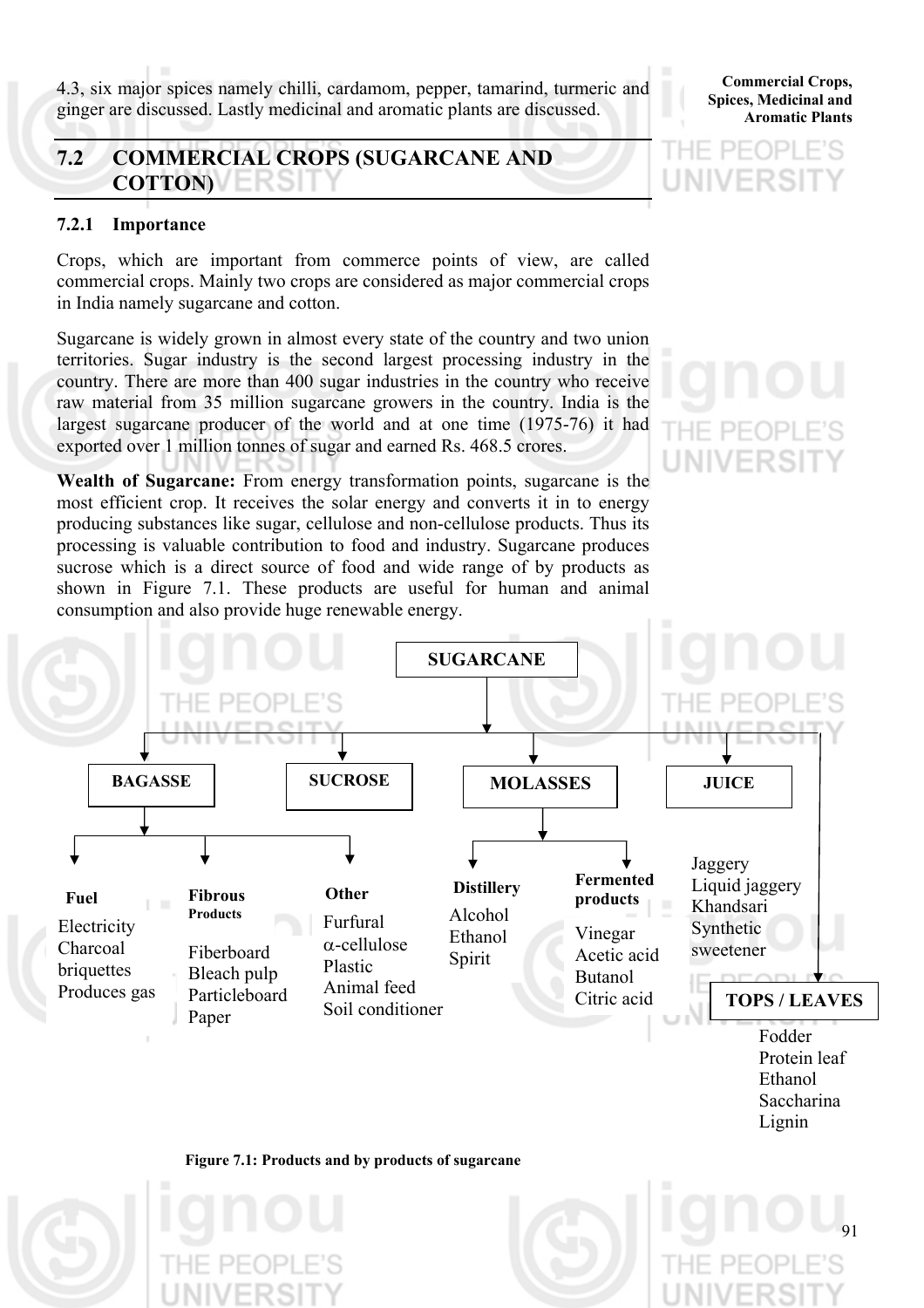92

**Cotton** is the most important commercial crop playing a key role in economic, political and social fabric of the world. In India it is the biggest organized sector which provides employment to several million people. It is the largest industry in terms of annual value of output and labour employment. Besides this large number of power loom and handloom have employed around 2.5 million people.

Cotton is not only known for production of lint, which is the basic raw material of textile industry but also to produce cottonseed, which is rich in oil.

## **7.2.2 Processing of Sugarcane**

In a typical sugar factory 100 tones of cane produces: Sugars (10 t), molasses (4 t), filter mud (3 t), Bagasses (30 t) and cane tops and leaves 30 t. Besides these it also can produce electricity of 1500 kW.

# **Juice Extraction**

Sugar cane is crushed in sugarcane crusher (IS:1973-1973) in general where first dry crushing is done and about 73% of total available juice is recovered. Then wet crushing is done to recover remaining juice. IS-6983-1973 is the specification of rollers and axles for sugar cane crusher. Extracted juice is acidic (pH 5.2-5.5) in nature. It is neutralized to pH 6.4 by the addition of lime solution. In general in 100 kg juice, 1 kg lime (80-90% purity) is mixed with 4 litre of water and 60-75 ml of milk of lime is sufficient to bring desired neutralization.

**Juice boiling:** To avoid sugar inversion, the boiling should be done within 8-12 h of juice extraction. A traditional furnace, where *bagasse* is used as fuel should have high heat utilization efficiency and Juice clarification.

# **Jaggery**

# E PEOPLE'S

*Jaggerry* and *Khandsari* are ancient *sweetners* and still popular among masses for its high food value and medicinal properties. In India about 40% of sugarcane produced is used for making *jaggery* in the organized and unorganized sector. The *jaggery* is considered to be diuretic, refreshing tonic and cooling. Table 7.1 provides the comparison of composition of sugar, *Jaggerry* and *Khandsari.*

| <b>Sweetener</b> | <b>Sucrose</b><br>(g) | Reducing<br>sugar<br>(g) | Protein<br>(g)           | <b>Fat</b><br>(g) | <b>Moisture</b><br>(g) | Ca<br>(mg)               | P<br>(mg)      | Fe<br>(mg) | <b>Energy</b><br>(Kcal) |
|------------------|-----------------------|--------------------------|--------------------------|-------------------|------------------------|--------------------------|----------------|------------|-------------------------|
| Sugar            | 99.5                  |                          |                          |                   | 0.4                    | $\overline{\phantom{a}}$ |                |            | 398                     |
| Jaggery<br>solid | 60-85                 | $5 - 15$                 | 0.4                      | 0.1               | $3 - 10$               | 8                        | $\overline{4}$ | 11.4       | 383                     |
| Khandsari        | 96                    |                          |                          |                   | 0.5                    | 100                      |                |            | 398                     |
| Bura             | 90-95                 | $1 - 3$                  | $\overline{\phantom{a}}$ | 0.5               | 1.5                    | 100                      |                |            | 395                     |
| Misri            | 99.5                  |                          |                          |                   | 0.2                    | $\overline{\phantom{a}}$ |                |            | 402                     |

# **Table 7.1: Proximate composition of sugarcane sweeteners (100g)**

**Source:** Annual report of ISARI< Lucknow 1999-2000

The traditional process of *jaggery* preparation is shown in Figure 4.2. Sugarcane is crushed in sugarcane crusher. About 48 % of sugarcane mass as juice goes to clarifier. The clarified juice is boiled. To neutralize the juice lime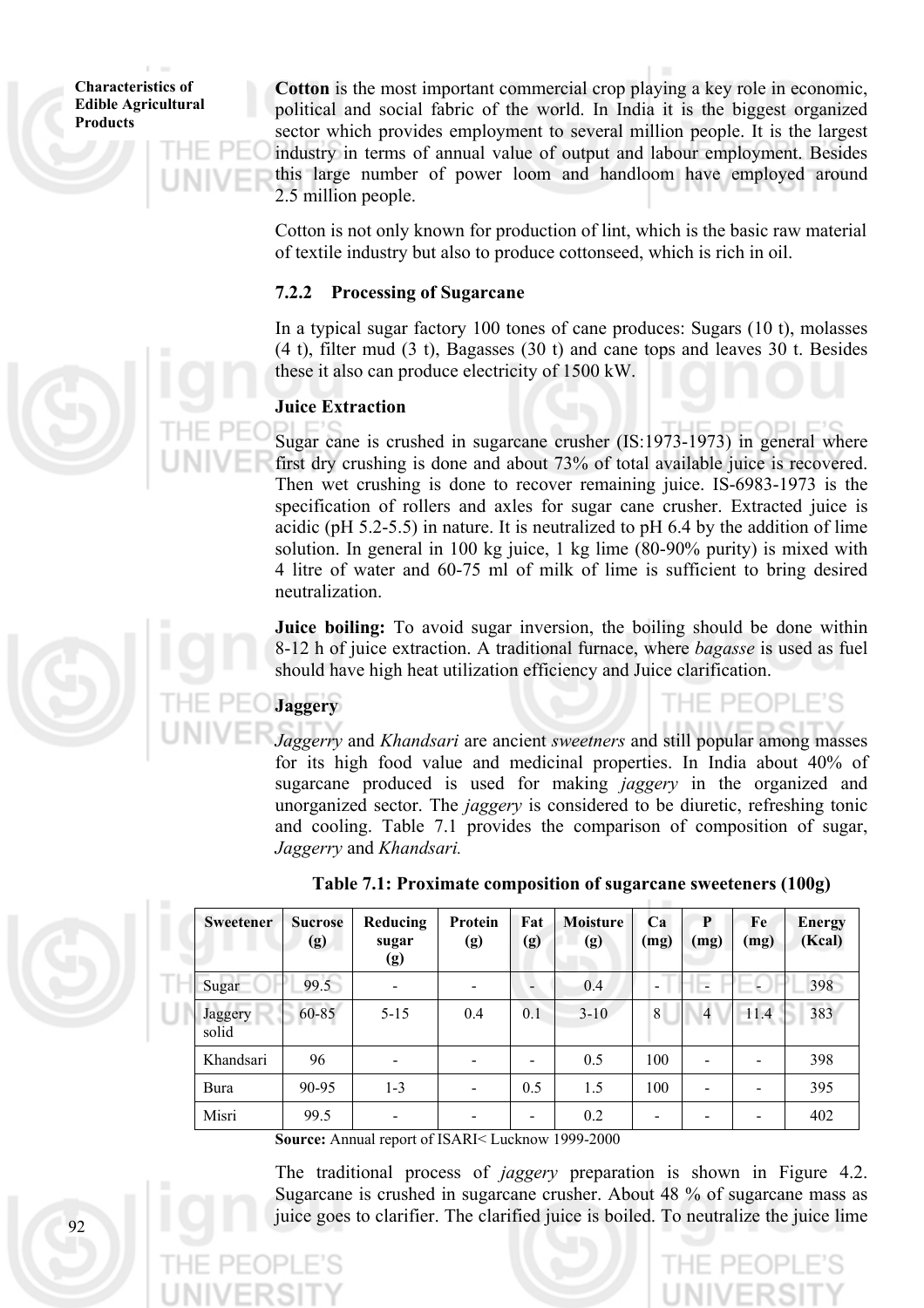is added and concentrated juice is put in the moulds (1, 5, 10 and15 kg). After cooling moulds are stored. Bagasse, which is a byproduct, is used as source of fuel in the *jaggery* preparations.



**Figure 7.2: Traditional process for** *jaggery* **preparation**

# **7.2.3 Byproducts of Sugarcane**

Sugarcane plant has four major byproducts namely bagasse, molasses, sucrose, tops and leaves.

# **Bagasse**

Bagasses, is the fibrous residue of cane stalk after crushing and extraction of juice. It consists water, fibers and small quantity of soluble solids. Its composition includes fiber 46-52%, moisture 43-52% sugar 3% and minor constituents 0.55%. Where as the dry bagasses composition is: Cellulose (45%), Pentosans (28%), Lignin (20%), Ash (2%) and sugar (5%).

Bagasse can also be used as –

- i) **Pulp**: Bagasse can be converted in to pulp. This pulp can be used to make paper for wrapping, printing, writing, toilet, tissue, corrugated medium, linerboard etc. Fluff pulp can be used to make sanitary napkins and absorbent disposable products.
- ii) **Paper Industry:** Process of paper manufacturing includes **digestion**, **washing, screening, bleaching, dewatering and thickening.** Bagasses are digested in close units at pre-specified pressure, temperature and time with chemicals. Later washing is done to remove the effect of chemicals.
- iii) Fuel (briquettes, charcoal, produces gas)
- iv) Fodder for animals
- v) Production of mushroom
- vi) Soil conditioner



**Commercial Crops, Spices, Medicinal and Aromatic Plants**



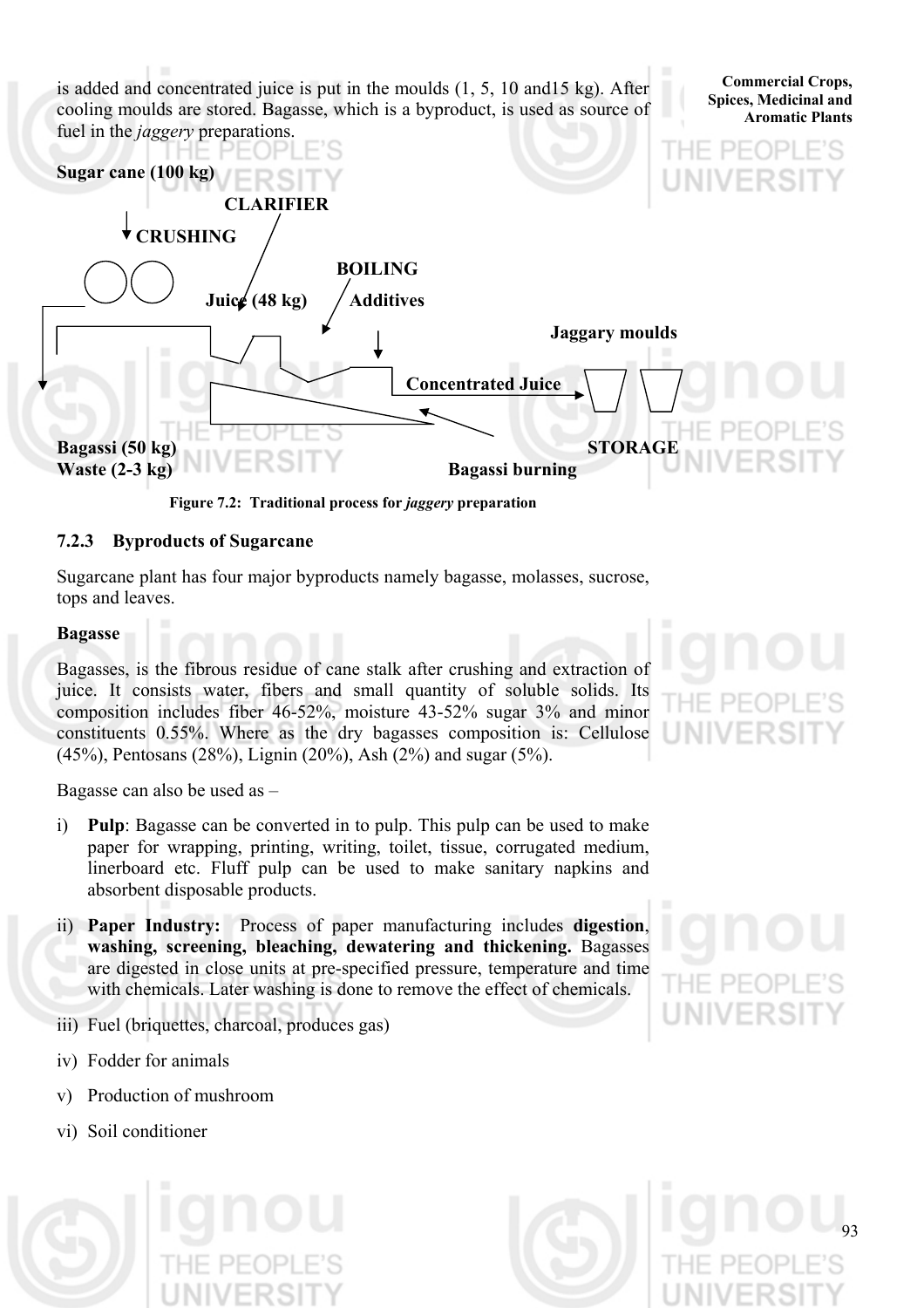**Molasses Based Products** 

**Characteristics of Edible Agricultural Products** 

Molasses yield is 2.2 to 3.7% of the total cane crushed. It is graded based on total sugar content and yield of ethyl alcohol produced from it. Alcohol producing industry consume about 80-90% of the molasses produced in the country. The other important product is ethanol. The ethanol produced is used for



### **Sucrose**



Sucrose is a regenerable potential raw material obtained from sugarcane. Though it is not as sweet as saccharin, suralose, aspartame etc, but it has wide commercial applications. There are some added derivatives which have market potential such as:

- Ethers and anhydro derivatives
- Esters of fatty acids as surfactant and emulsifiers
- Sulfuric acid or sulphate esters.
- Polymers and resins, acrylics, etc

The other uses of sugarcane tops press mule and waste is in animal feed, fertilizer cane wax etc.

# **Check Your Progress Exercise 1**

**Note:** a) Use the space below for your answer.

b) Compare your answers with those given at the end of the unit.

……………………………………………………………………………….

……………………………………………………………………………….

……………………………………………………………………………….

……………………………………………………………………………….

……………………………………………………………………………….

……………………………………………………………………………….

1. Why sugarcane is called energy efficient crop?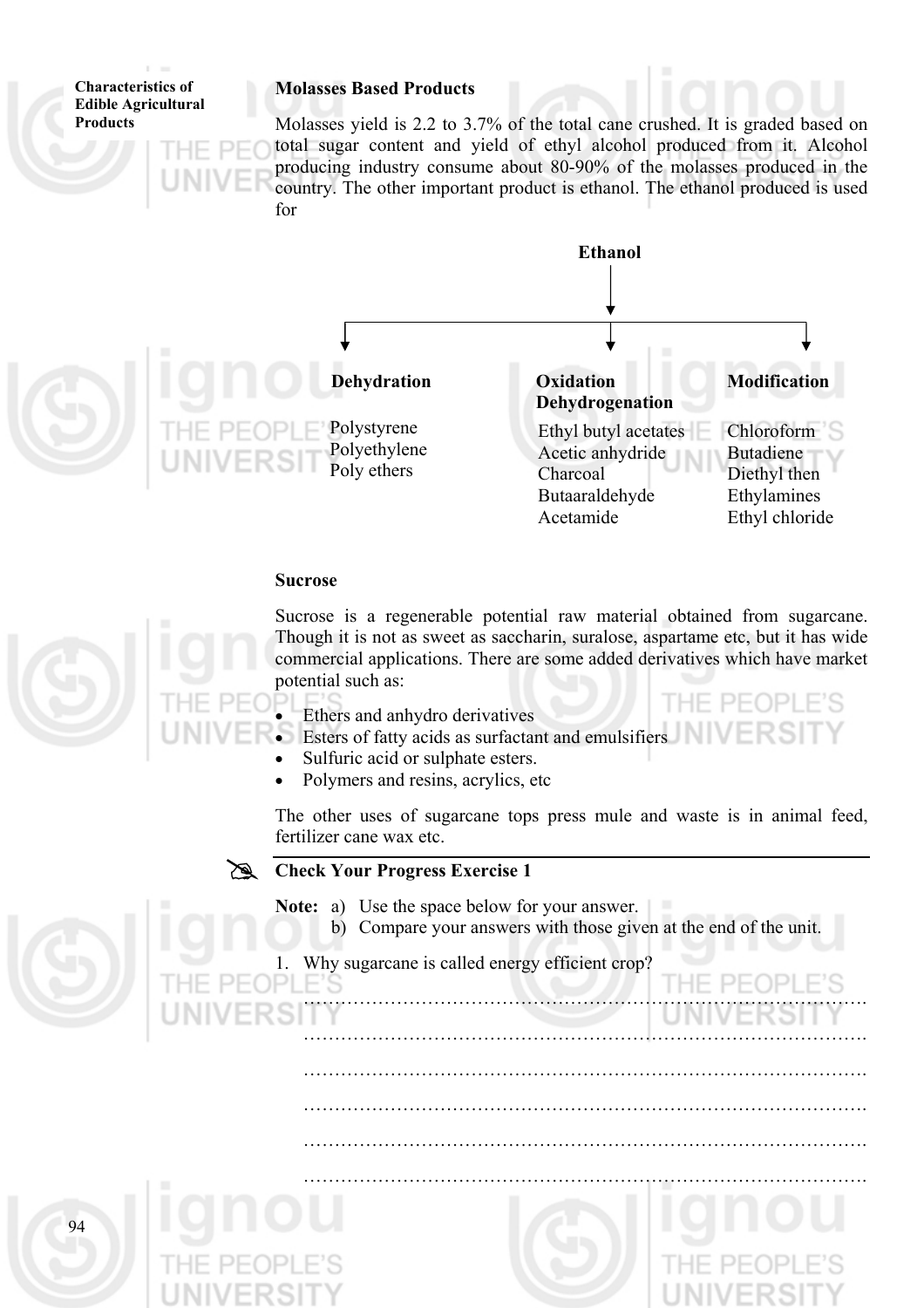| Why cotton is the most important commercial crop?<br>2.                  | <b>Commercial Crops,</b><br>Spices, Medicinal and<br><b>Aromatic Plants</b> |
|--------------------------------------------------------------------------|-----------------------------------------------------------------------------|
|                                                                          | UNI                                                                         |
|                                                                          |                                                                             |
| 3. How much sugar can be produced from 1000 kg sugarcane?                |                                                                             |
|                                                                          | ш                                                                           |
| .                                                                        | UN.                                                                         |
| 4. Why sugarcane juice is to be boiled with in 8-12 hours of extraction? |                                                                             |
|                                                                          |                                                                             |
|                                                                          |                                                                             |
| What are the medicinal properties of jaggery?<br>5.                      |                                                                             |
|                                                                          |                                                                             |
|                                                                          |                                                                             |
| .<br>.                                                                   | ш                                                                           |
| 6. List the unit operations are to be performed in paper manufacturing.  | PFOPLI<br>VERSI                                                             |
|                                                                          |                                                                             |
|                                                                          |                                                                             |
|                                                                          |                                                                             |
| L.C                                                                      | ш                                                                           |
|                                                                          | 95                                                                          |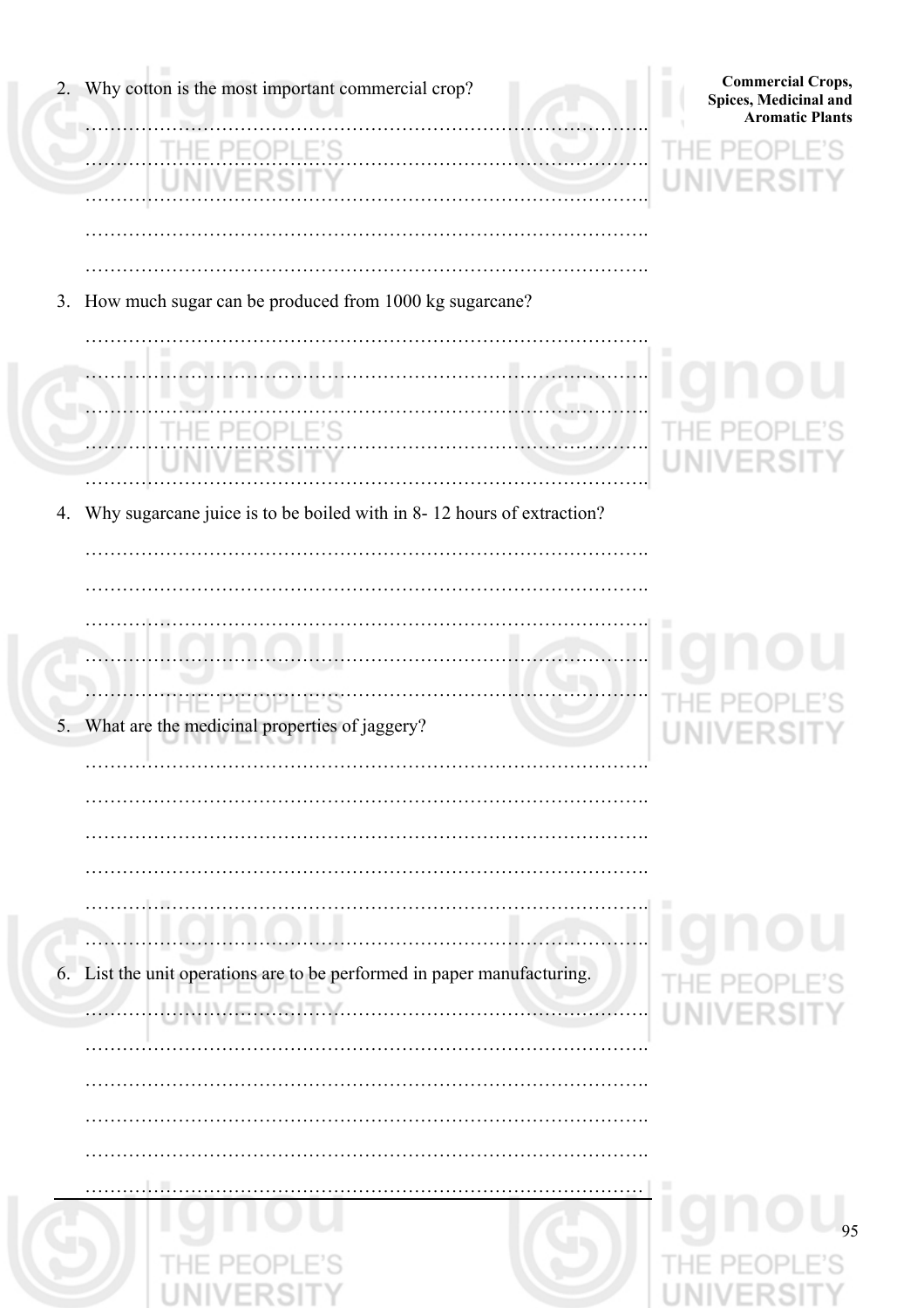### **7.2.4 Processing of Cotton**

### **Ginning**

It is an important unit operation in the handling cotton as a raw material from field to the factory for processing. It is the process of separation of lint from seed cotton. It is done either by roller gin or with saw gins.

### **Quality Evaluation of Cotton**

The quality of cotton is judges by the quality of yarn which be spun from it. The spinning performance in expressed as **"Highest Standard Count" (HSC)** which cotton can spin. For i.e. 40 counts means one pound of a particular yarn contain 40 lakhs of 840 yards each. Based on the end-use of the yarn, certain strength standard have been prescribed. The maximum HSC for cotton is the finest count of yarn, which can be spun to satisfy the yarn strength standards. Thus important parameters are fineness, maturity and strength.

**Fiber length** – Longer lnited cotton provides better spinning performance than shorter linted ones.

| Short staple           | 19 mm or below    |
|------------------------|-------------------|
| Medium staple          | $20.0 - 21.5$ mm  |
| Superior medium staple | $22.0 - 24.0$ mm  |
| Long staple            | $24.5 - 26.0$ mm  |
| Superior long staple   | 27.0 mm and above |
|                        |                   |

# **7.3 SPICES**



The Indian spices are perhaps older than the recorded history. India is well known to the world as **Home of spices**. Spices contribute an important group of agriculture commodity as they are considered as indispensable in the culinary art for flavouring of foods. These crops will also show our heritage and national wealth in utilization of them for several medicinal uses. Some are also used as pharmaceuticals, perfumery, cosmetics etc. Besides this, spices play an important role in the national economy.



Chilli is the dried ripe fruit of genus "capsicum" which is also called as red pepper and it is considered as an important commercial crop used as a condiment, culinary supplement as a vegetable. In India, chilli is cultivated in about 10 lakh hectares with an annual production of 10 lakh tonnes, which is about one fourth of the world's chilli production. The annual Indian export of chilli in recent times is around 13000 tonnes valued about Rs. 500 million. Together with whole chilli, the value-added products like chilli powder, curry powder, chilli oleoresins etc. add a major share to our export earnings.

Among the various spices cultivated in India, cardamom is called "**Queen of spices**". It is native of India; enjoys a unique position in the International spice market. At present, India is the second largest consumer of small cardamom in the world after Saudi Arabia. The cardamom growing tracts in the country are facing severe ecological degradation due to diminishing forest cover, leaving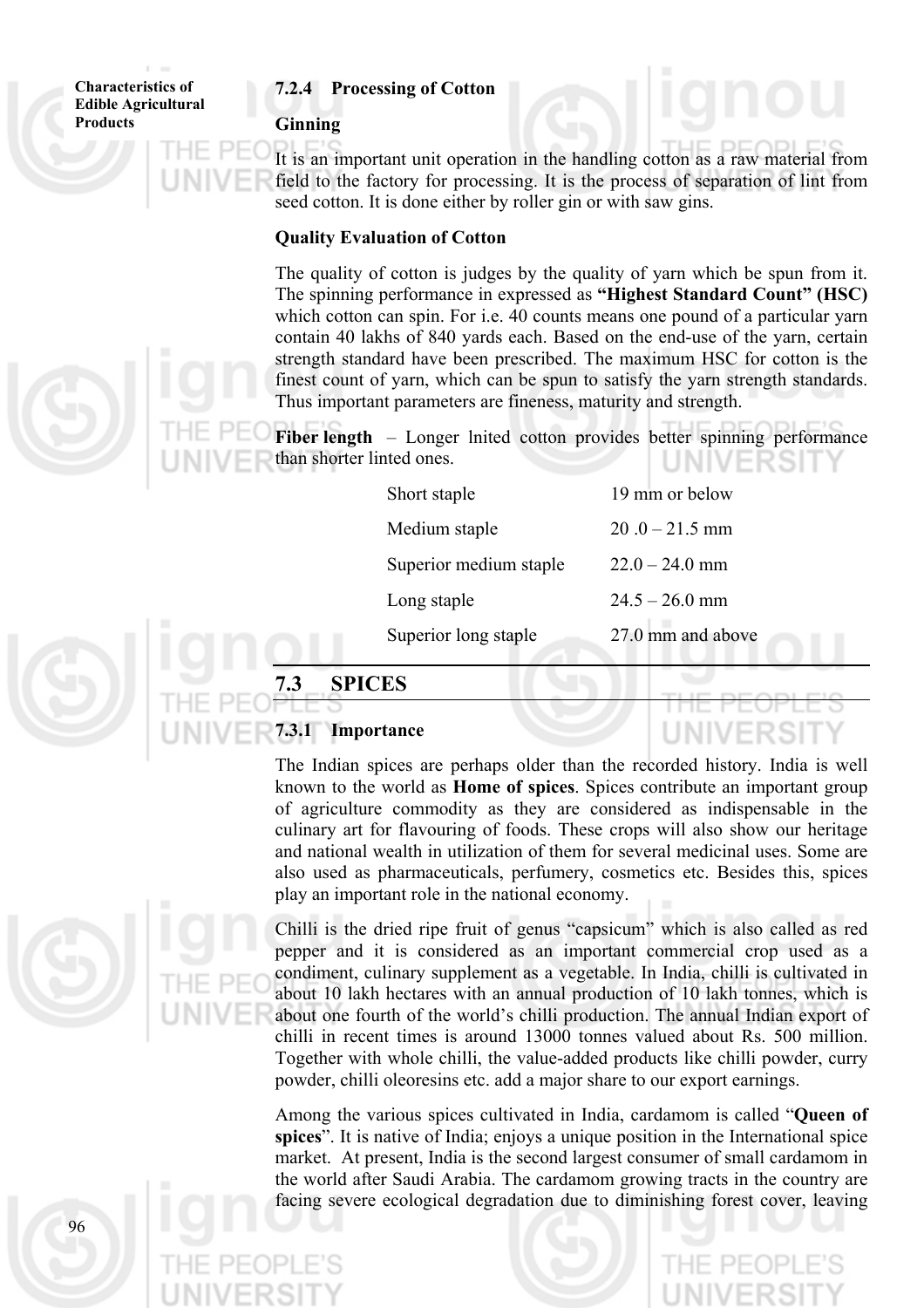the region open to devastation by floods and droughts. As cardamom requires tropical forest conditions for better growth, both the area and production of cardamom in the country are declining.

Pepper (*Piper nigrum*) popularly known as the **King of spices**. It is the dried fruit of perennial climbing vine, mostly found in hot and moist parts of Southern India. Kerala alone contributes 96% of the total production in India. Apart from Kerala, pepper is also cultivated in the hill districts of Karnataka and Tamil Nadu. Mostly pepper is cultivated as intercrop with other plantation crops.

Pepper is widely used as a condiment, preferred for its characteristic aroma, pungency and biting taste. It is used to garnish culinary preparations, ketchups, sauces pickles and in pharmaceutics. Indian pepper, commonly known as "Malabar pepper" is considered to the best in the world for its excellent aroma flavour and pungency. India is the largest producer, consumer and exporter of black pepper. India contributes about 35 to 40 percent to the total world production and thus occupies the unique position in the international trade of pepper. The annual production of pepper in India is in the range of 60,000- 85,000 tonnes.

Tamarind (*Tamarindus indica* Linn) is one of the important economic trees of India. Tamarind is a much-loved tree throughout the semi-arid regions for its deep, cool shade and for its valuable fruit. It is an ideal plant for optimum use of wastelands. It is a regular bearer and provides assured returns to the farmers even under extreme soil and climatic conditions.

Turmeric adds typical flavour and colour in curries and makes them the best. Turmeric is also used as dye in textile industries, it is also used for medicinal purposes and cosmetics. India exports only 5-8 % of its turmeric produce and ranks  $6<sup>th</sup>$  in spice export and earns over Rs. 100 million annually.

India is the largest producer and exporter of pepper, chilli, ginger and turmeric. It also exports substantial amount of cardamom and black pepper. India alone contributes 50% of the world ginger requirement. Ginger is used principally as an ingredient in various spices blends, food processing and beverage industry.

### **Check Your Progress Exercise 2** "

- **Note:** a) Use the space below for your answer.
	- b) Compare your answers with those given at the end of the unit.

……………………………………………………………………………….

……………………………………………………………………………….

……………………………………………………………………………….

……………………………………………………………………………….

1. What are the indices to evaluate quality of the cotton?

# ………………………………………………………………………………. ……………………………………………………………………………….

**Commercial Crops, Spices, Medicinal and Aromatic Plants**



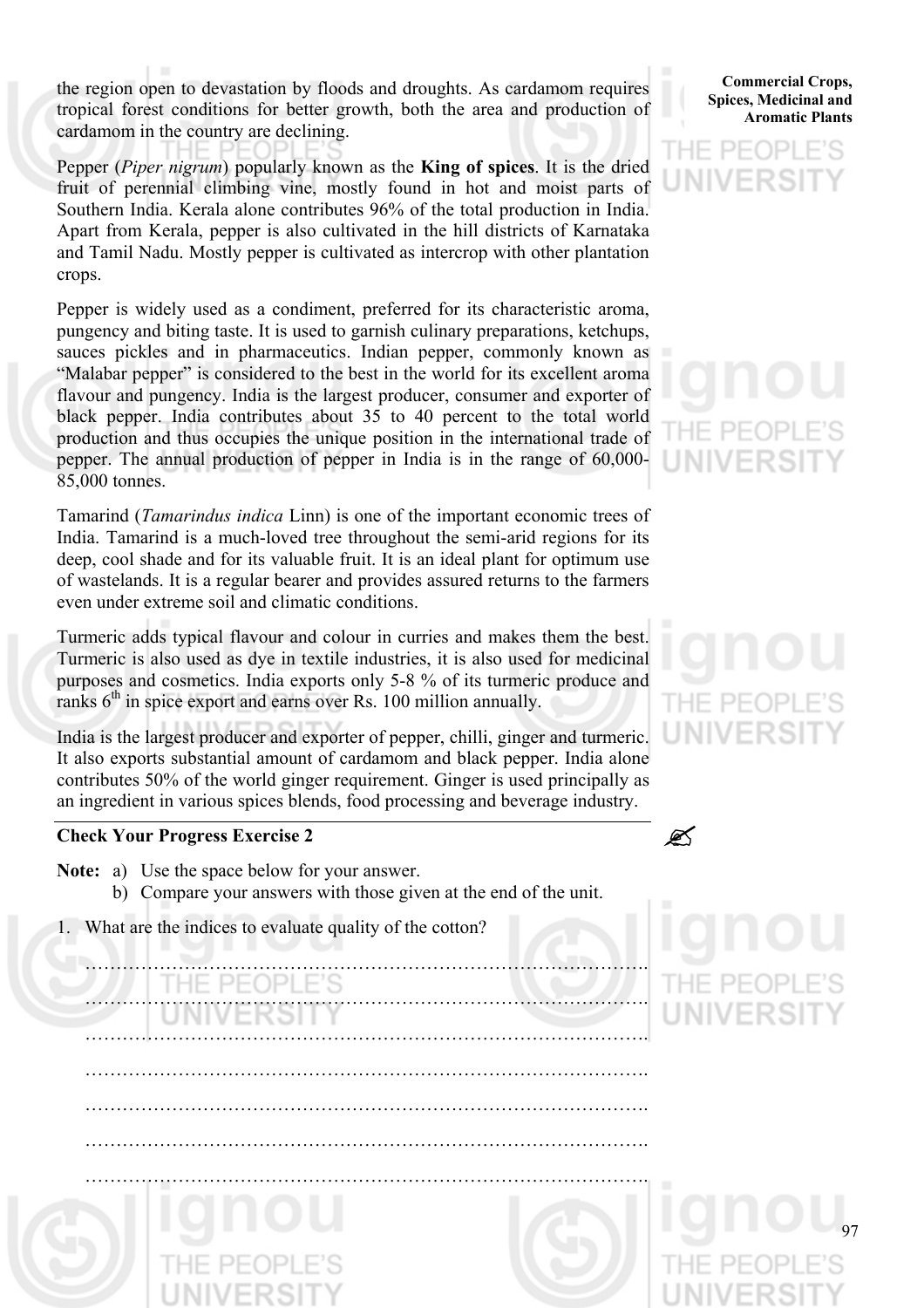| <b>Telephone</b><br><b>Characteristics of</b><br><b>Edible Agricultural</b><br><b>Products</b> | 2. What should be the best quality fiber length? |  |  |
|------------------------------------------------------------------------------------------------|--------------------------------------------------|--|--|
|                                                                                                |                                                  |  |  |
| <b>IIVERS</b>                                                                                  |                                                  |  |  |
|                                                                                                |                                                  |  |  |
|                                                                                                |                                                  |  |  |
|                                                                                                |                                                  |  |  |
|                                                                                                |                                                  |  |  |
|                                                                                                |                                                  |  |  |
|                                                                                                | 3. Name the following                            |  |  |
|                                                                                                | Home of spices<br>i)                             |  |  |
|                                                                                                | ii) Queen of spices                              |  |  |
|                                                                                                | iii) King of spices                              |  |  |

# **7.3.2 Proximate Composition of Spices**

Spices are an important group of agriculture commodity as they are considered indispensable in the culinary art for flavouring of foods. These crops also show our heritage and national wealth. Some are also used as pharmaceuticals, perfumes, cosmetics etc. Proximate composition of spices is given in Table 7.2.

# **7.3.3 Harvesting and Drying of Chilli**

 $IF$   $PF$ 1D I The crop becomes ready for harvesting in about 105-120 days after planting. The picking of ripe fruits continues for about 2 months. Chilli is picked in about 6-10 pickings with an interval of 7 or 8 days. Some traditional varieties require only 5-6 pickings; while the hybrids may require up to 12 pickings. Harvesting is done after 1 or 2 days of irrigation and picked fruits are kept in shade to avoid sunscald.

Chilli is harvested at moisture content of around 60-70% (w.b.) and need to be dried for further preservation and storage. In the absence of efficient mechanical drying systems, currently all the chilli produced in the country is sun dried.

| S.<br>No.        | <b>Nutrient</b> | Green<br><b>Chilli</b> | <b>Red</b><br><b>Chilli</b> | Cardamo<br>m | White<br>pepper | <b>Turmeric</b> | <b>Ginger</b> |
|------------------|-----------------|------------------------|-----------------------------|--------------|-----------------|-----------------|---------------|
| 1.               | Carbohydrate    | 3.0                    | 31.6                        | 45.4         | 68.6            |                 | 66.5          |
| 2.               | Proteins        | 2.9                    | 15.9                        | 10.3         | 10.4            | 8.6             | 8.6           |
| 3.               | Fat             | 0.6                    | 6.2                         | 8.3          | 2.1             | 8.9             | 6.4           |
| $\overline{4}$ . | Fiber           | 6.8                    | 30.2                        | 9.2          | 4.3             | 6.9             | 5.9           |
| 5.               | Moisture        | 85.7                   | 10.0                        | 8.3          | 11.4            | 58              | 5.9           |
| 6.               | Minerals        | 1.0                    | 6.1                         |              | ٠               | 6.8             |               |
| 7.               | Calcium         | 0.03                   | 0.16                        | 0.3          | 0.45            | 0.2             | 0.1           |

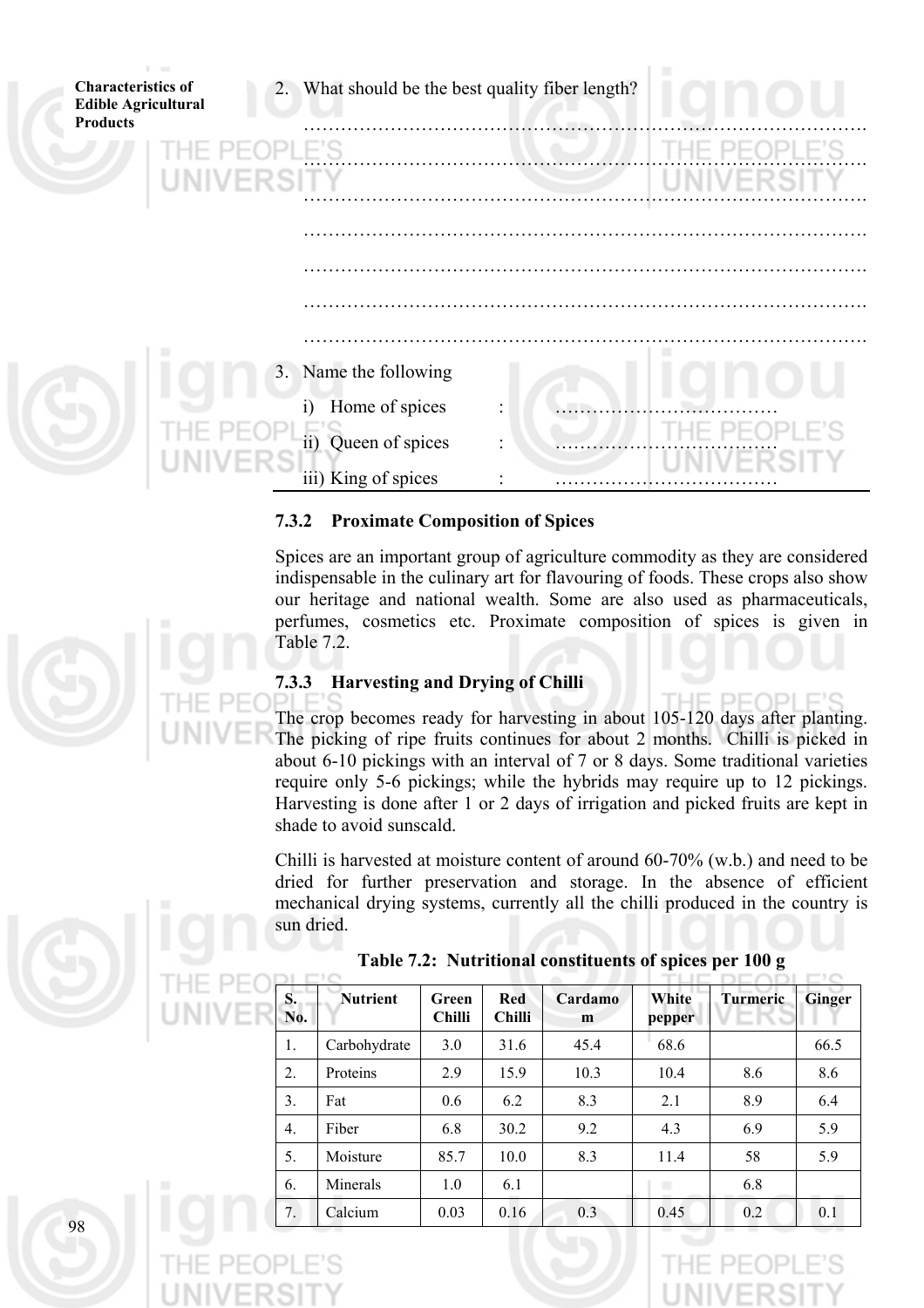| 8.  | Phosphorous        | 0.08   | 0.37   | 0.21  | 0.2   | 0.26 | 0.15  |
|-----|--------------------|--------|--------|-------|-------|------|-------|
| 9.  | Sodium             |        |        | 0.01  |       | 0.05 | 0.03  |
| 10. | Potassium          | ⊃∟     |        | 1.2   |       | 2.5  | 1.4   |
| 11. | Iron               | 0.0044 | 0.0023 | 0.012 | 0.017 | 0.05 | 0.011 |
| 12. | Ash                |        |        | 5.0   | 1.6   |      | 5.7   |
| 13. | Vit.A (IU)         | 454    | 576    | 175   | 1800  | 175  | 175   |
|     | $Vit - C$          | 111    | 50     | 12    |       | 49.8 | 12    |
|     | $Vit - B_1$        |        |        | 0.18  |       | 0.09 | 0.05  |
|     | $Vit - B2$         |        |        | 0.23  |       | 0.19 | 0.13  |
|     | Niacin             |        |        | 2.3   |       | 4.8  | 1.9   |
| 14. | Calorific<br>value |        |        |       |       | 390  | 360   |

**Commercial Crops, Spices, Medicinal and Aromatic Plants**

**Source:** NIN, ICMR, Hyderabad

### **7.3.4 Processing and Uses of Cardamom**

As the flowering continues over a long period, cardamom capsules ripen successively over an extended period. Thus, it requires several pickings. In most of the areas, the peak harvesting is continued at an interval of 15 days and completed in 8 to 10 rounds

Harvesting should be taken up only at a time when seeds inside the capsules have become black in colour. It is the index of maturity stages of the fruit. At this stage the pericarp (the seed cover or skin of the capsule) will still be green. When light picking is done, great care is to be exercised to harvest only the green and mature capsules. This process will naturally give a lower green crop per picking. When the hard picking is done, semi-mature crop is also removed. While this process could reduce curing percentage, it could increase the picking average and ensure green coloured capsules.

Bleaching is an important pre-treatment given to either dried cardamom or freshly harvested capsules as starting material. The bleached cardamom is creamy white or golden yellow in colour. The advantages of bleached cardamom are white appearance and their resistance to weevil infestation due to sulphur dioxide content. Different methods to achieve bleached cardamom and are given in Table 7.3.

| <b>Treatment</b>                                                    | Concentration<br>of content<br>bleaching agent | Contact<br>time (min) | <b>Remarks</b>      |
|---------------------------------------------------------------------|------------------------------------------------|-----------------------|---------------------|
| Steeping in $H_2O_2$<br>containing 0.5%<br>sodium silicate          | $6\%$ H <sub>2</sub> O <sub>2</sub>            | 15                    | For dry<br>cardamom |
| Bleaching with $H_2O_2$<br>and $SO2$ fumigation                     | $0.3\%$                                        | 60                    | Dry cardamom        |
| Steeping in acidified<br>powder solution                            | $20 \text{ g}/\text{l}$                        | 75                    | Fresh<br>cardamom   |
| Subsequent steeping in<br>$H2O2 containing 0.5%$<br>sodium silicate | $1\% \text{ H}_2\text{O}_2$                    | 30                    | Fresh<br>cardamom   |

# **Table 7.3: Treatments for bleaching of cardamom**



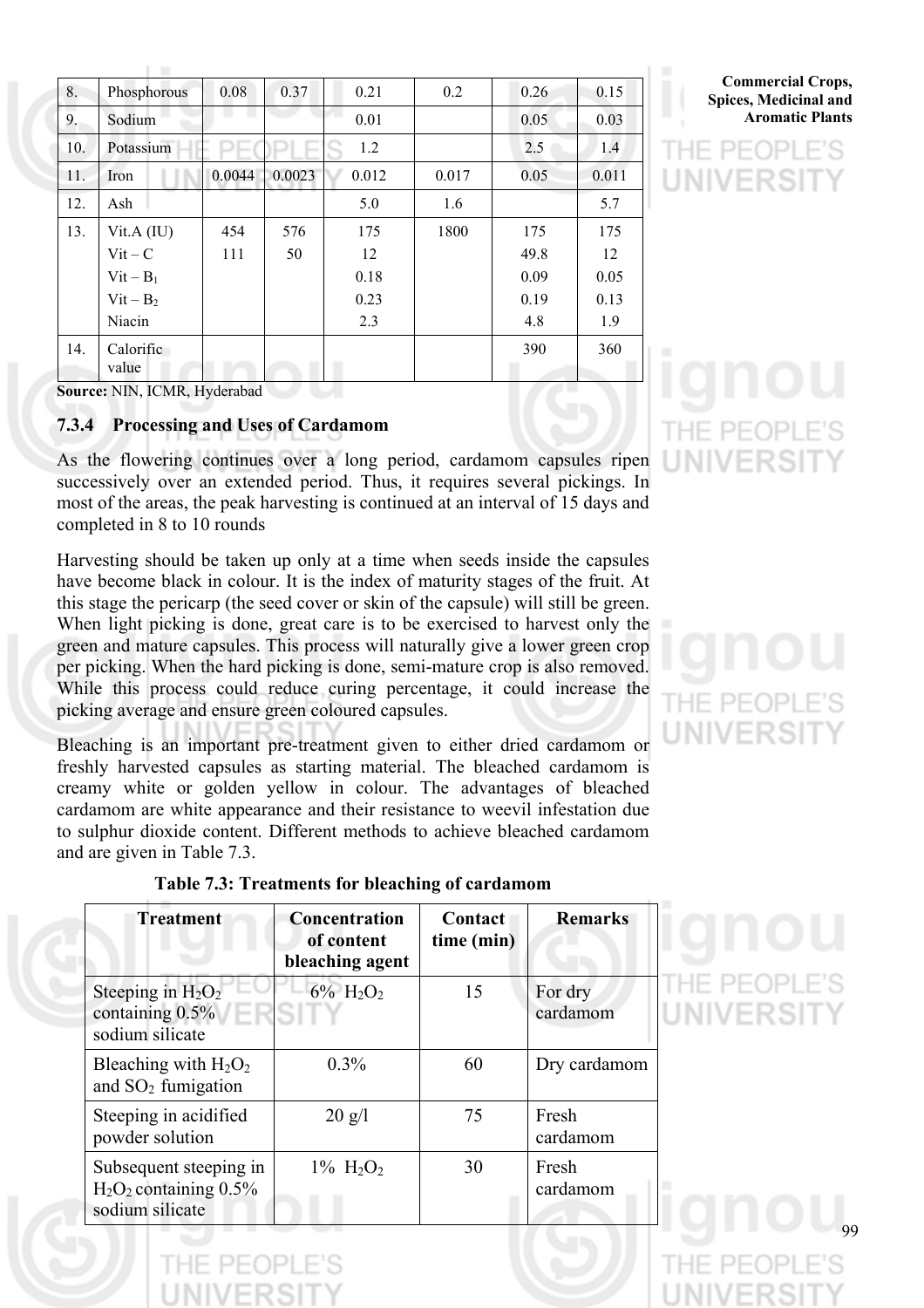Cardamom capsules should be dried within 24 to 36 hours of harvest to avoid deterioration. Drying is one of the important unit operations as it determines the colour of the end product, which is the attractive and most important quality character. The retention of green colour is very important in cardamom drying as green coloured cardamom fetches premium price in the export market.

Cleaning of cardamom by removing the discoloured ones, split capsules and other impurities is done by manual method. The grading of dried capsules as per AGMARK specifications is generally carried out using round sieves. Mostly 7 mm round holes sieves are used for grading.

Mainly cardamom has three products namely decorticated seed or seed powder, essential oil and oleoresin. The decorticated seed or its powder has poor storability, as volatiles are lost during the storage. Thus it is stored in pods. Cardamom oil is produced by steam distillation of crushed fruits. Cardamom is used as flavouring material as whole, decorticated seed and ground powder. It has medicinal value for scanty urination, diarrhoea, dysentery, and exhaustion due to over work, depression.

# **7.3.5 Post Harvest Technology of Pepper and its Products**

The stage of harvest is very important for the production of black pepper. Well-matured but unripe berries are harvested. Pepper becomes ready for harvest in about 6-8 months after flowering, during November-December and harvest continues up to March-April. The spikes are picked when they are blackish green and most pungent.

Harvesting is done manually, by climbing on the ladders. The well-matured spikes, of dark green colour are picked by the person standing on the ladder and dropped. The person standing on the floor will collect the spikes in the bags. A pair of women will be able to pick about 90 to 100 kg of spikes and paid @ Rs. 1 per kg of berry picked.

The harvested green spikes are some times heaped for a day, before threshing for easy separation of the berries. In few estates, mechanical threshes are used for separating and cleaning the berries. However, the threshing efficiency of these machines is only about 90 percent. The freshly harvested berries contain moisture of above 70% (w.b.). The berries as soon as they are harvested are separated from spikes and spread out on mats for drying. In about 2 days, the moisture content decreases to 20-25%. Due to enzymatic oxidation of colourless compounds present in the skin, the colour of pepper fruits turn black and masks the green colour after drying. The subsequent operations involve further drying of safe moisture level below 11% (w.b.)

Since drying with periodic turning is commonly adopted, since it is feasible when the quantity is small and monsoon does not interfere. But for large scale drying, artificial drying is preferred. The moisture in partially sun-dried pepper is brought down from 25 to 11 % in two stages in a counter current hot air flow system. After one pass in dryer, the pepper is stored for 24-48 hours, after which it is dried again to safe moisture level.

The dried pepper is cleaned for removal of extraneous matter such as dirt, girt, stones, stalks leaves, etc. Magnetic separator is used to remove metallic contamination such as iron fillings and stray nails. Vibration conveyors with inclined decks in combination of air classification are used for efficient de-



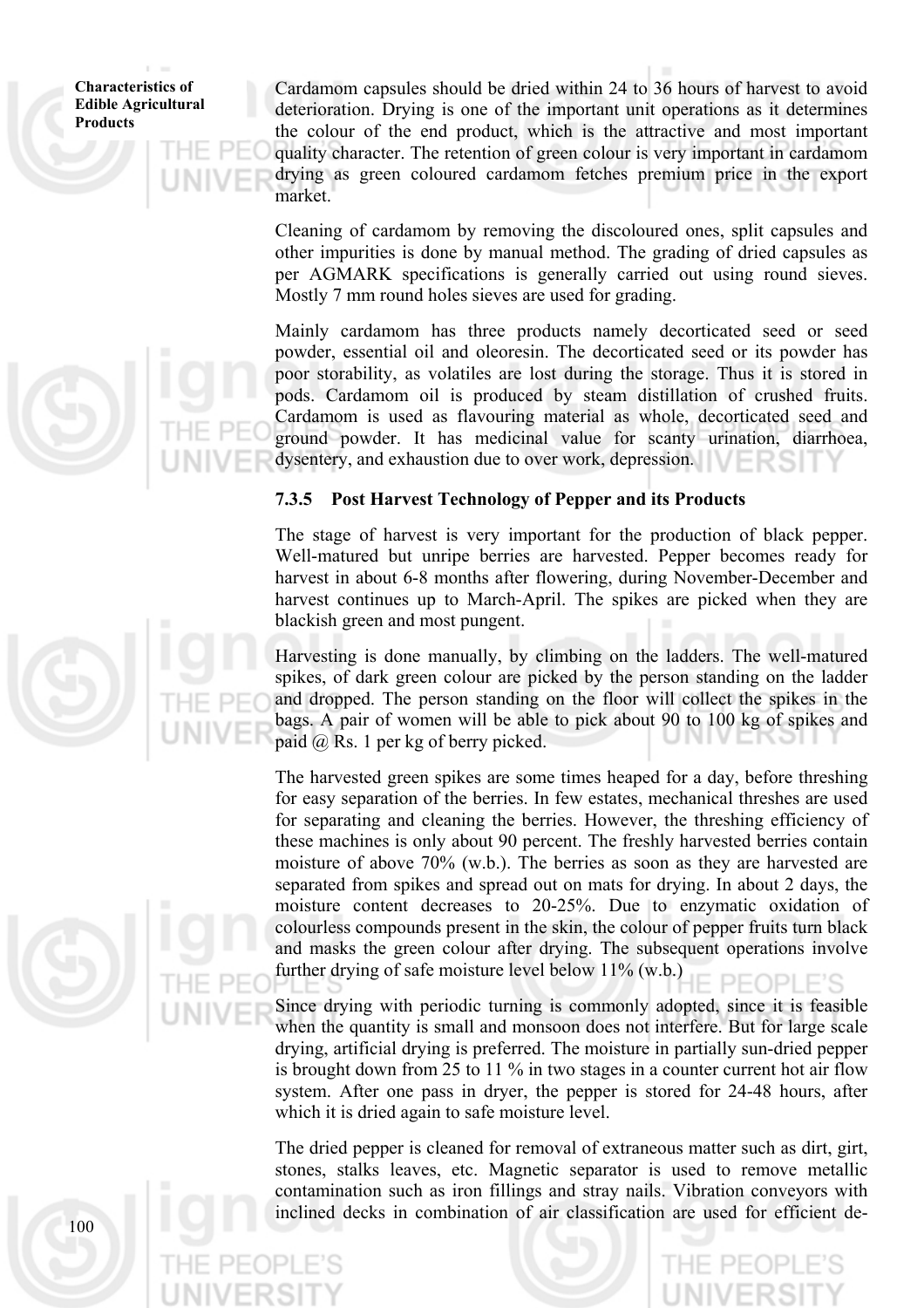stoning of spices. The composition of the dried black pepper is given in the Table 7.4.

**Table 7.4: Composition of the dried black peppe** 

| <b>Composition</b>                        | Value in per cent |
|-------------------------------------------|-------------------|
| Moisture Content                          | $8.7 - 14.1$      |
| Total Nitrogen                            | $1.55 - 2.60$     |
| Nitrogen in non volatile<br>ether extract | $2.7 - 4.22$      |
| Volatile ether extract                    | $0.3 - 4.2$       |
| Non-volatile ether extract                | $3.9 - 11.5$      |
| Alcohol extract                           | $4.4 - 12.0$      |
| Starch (acid hydrolysis)                  | $28 - 49$         |
| Crude fibre                               | $8.7 - 18$        |
| Crude piperine                            | $2.8 - 9.0$       |
| Ash                                       | $3.6 - 5.7$       |

**Commercial Crops, Spices, Medicinal and Aromatic Plants**

The ungarbled black pepper contains pinheads, immature pepper and large berries. Broken pepper and light pepper grades are separated pneumatically; pin heads which come along with garbled pepper are separated by sieving. As the export market potential for pepper is more, the market value can be increased by the removal of unwanted foreign materials.

Grading is done by a combination of size sieving and weight classification by air blast. The major grade is the average sized black pepper known as Malabar Garbled (MG), which constitutes 95% of India's export. Tellichery Garbled (TG) is another bold grade of black pepper. The recovery of black pepper from fresh berries is 33-36%. According to Agmark grading, grades have been formulated as given in Table 7.5.

| Pepper grade                                                  | Diameter (mm) |
|---------------------------------------------------------------|---------------|
| Tellichery Garbled Black pepper Special Extra Bold<br>(TGSEB) | >4.75         |
| Tellichery Garbled Extra Bold (TGEB)                          | 4 2 5         |
| Tellichery Garbled (TG)                                       | $4.0 - 4.25$  |
| Malabar Garbled Black Pepper (MG)                             | 3.75          |
| Malabar Ungarbled Black Pepper (MUG)                          | 375           |

101

# **Pungent principle**

The alkaloid piperine (melting point  $130^{\circ}$ C) is considered to be the major constituent responsible for pungency. It is not present in the leaves and stem. It is also not soluble in the water, readily soluble in alcohol and on hydrolysis splits into piperdine and piperic acids. Major adulteration in the black pepper is done with the papaya seeds. The best method to identify them is cut the seed in

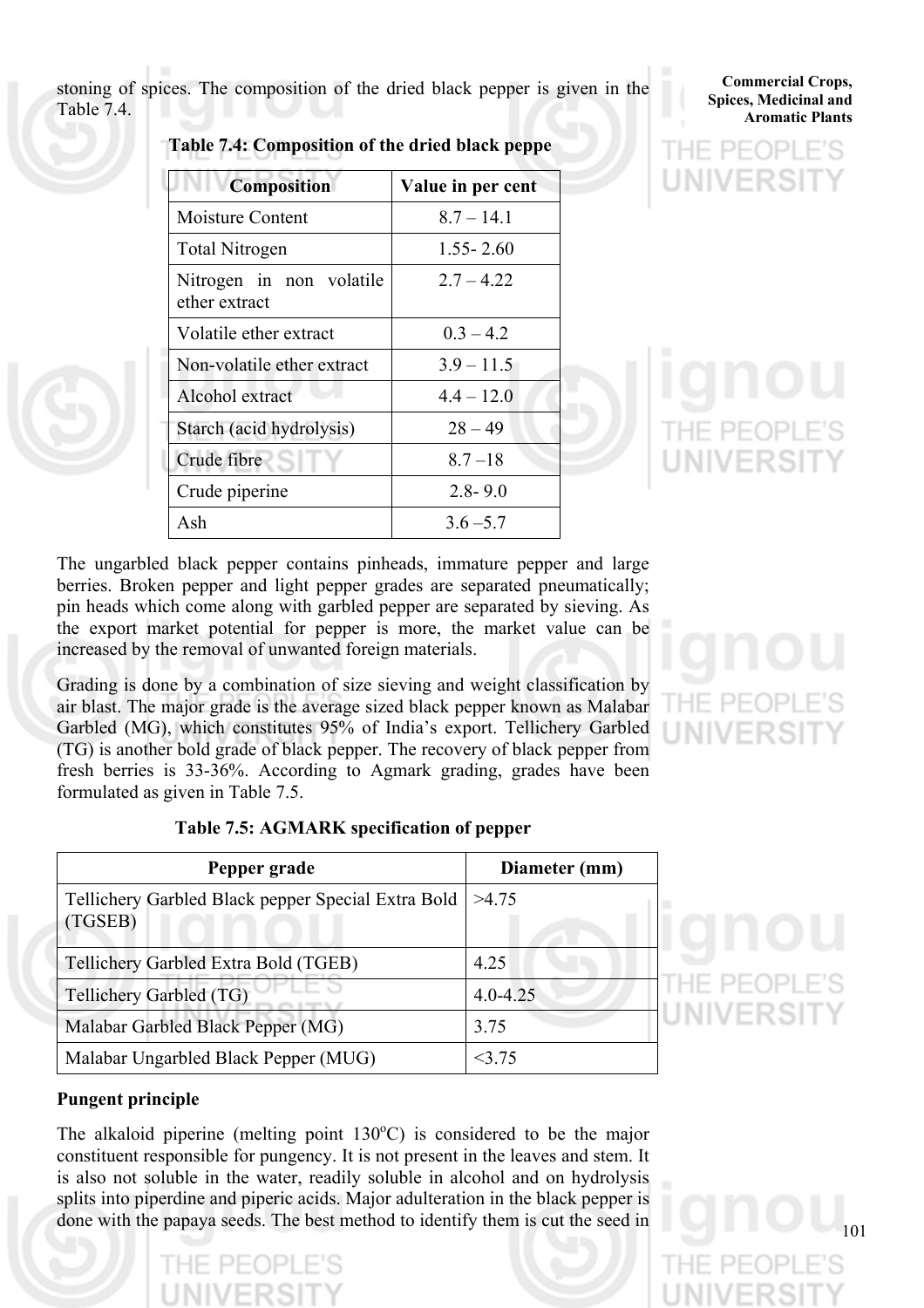to two pieces. Papaya is a dicot, so it will show a line. Black pepper berries are monocot, have a hollow cavity in the center.

# **Processing of White Pepper**

THE PEOPLE'S

White pepper is the white inner corn obtained after removing the outer skin or pericarp of the pepper berries. It is preferred over black pepper in lightcoloured preparations such as sauces, cream soups etc., whereas dark coloured particles are undesirable. White pepper imparts pungency and a modified flavour to food. White pepper is liked for its mellow flavour, mild pungency, low fiber, high starch content and above all the white colour itself is liked. Varieties like Balankotta and Panniyur-1, are ideal for making white pepper owing to their large sized berries. The composition of white pepper is given in Table 7.6.

|                         |      | Constituent   Water   Protein   Fat   Carbohydrate   Fiber   Ash |        |  |
|-------------------------|------|------------------------------------------------------------------|--------|--|
| Content, $(\% )$   11.4 | 10.4 | 68.6                                                             | $-4.3$ |  |

# **Packaging**

Black pepper berries are hygroscopic, so have to stored in cool, dry atmosphere away from sunlight. For retail packaging in 200 gauges HDPE pouches are used. Ground powder is packed in laminated heat sealed aluminium foil.

# **Check Your Progress Exercise 3 Note:** a) Use the space below for your answer. b) Compare your answers with those given at the end of the unit. In India, chilli is mainly dried by  $\ldots$ ......... ………………………………………………………………………………. ………………………………………………………………………………. ………………………………………………………………………………. 2. To get quality product of cardamom it should be dried with in ……………. ………………………………………………………………………………. ………………………………………………………………………………. ………………………………………………………………………………. 3. Pungent principal in the pepper is due to …………………………………... ………………………………………………………………………………. ………………………………………………………………………………. ………………………………………………………………………………. ……………………………………………………………………………….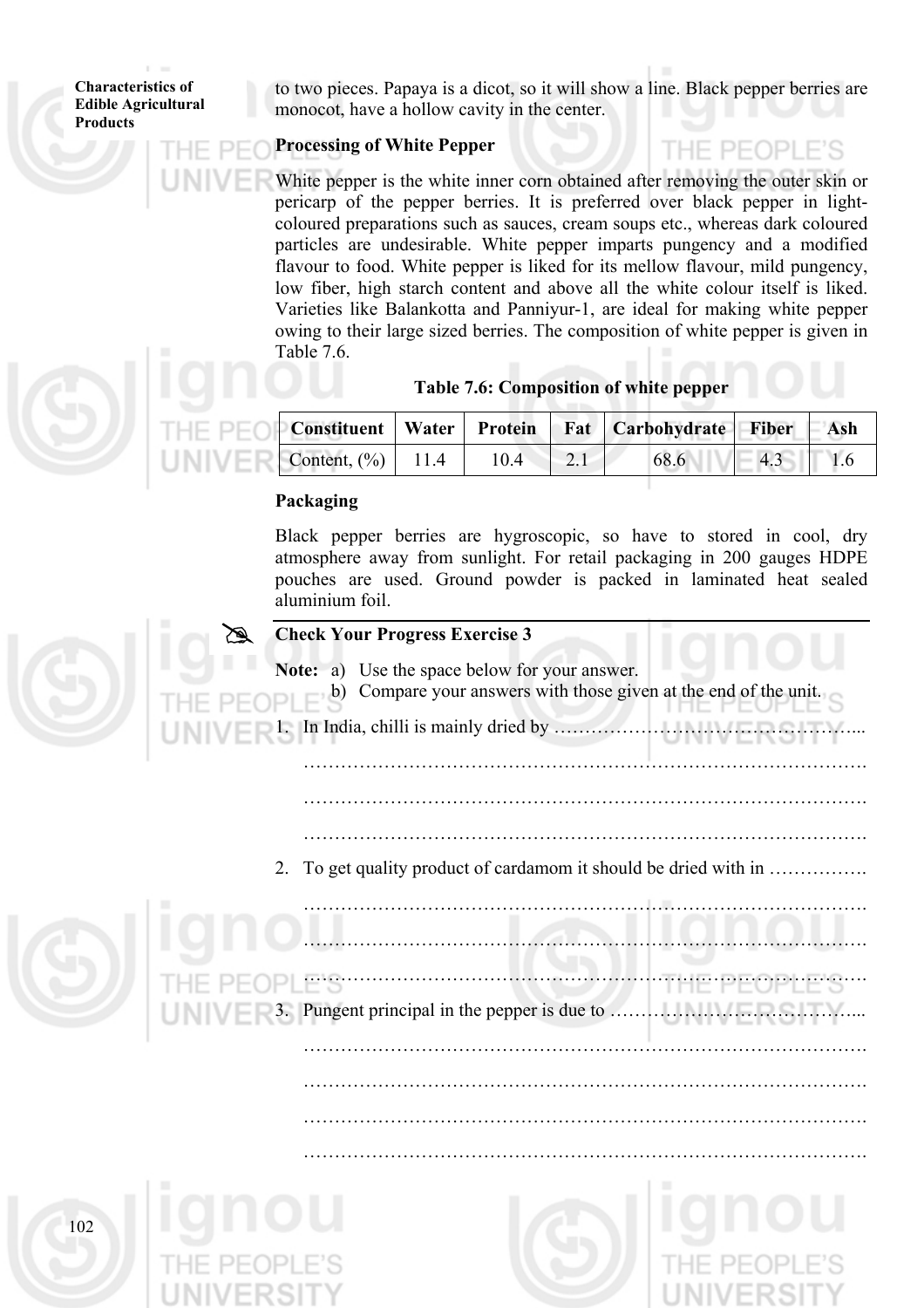| THE PEOPLE'S |  |  |  |
|--------------|--|--|--|
|              |  |  |  |

### **7.3.6 Products and By-Products of Tamarind and their Uses**

Tamarind is a forest tree. It is rarely grown as orchards. However, it is planted as social forestry. Every part of the tamarind is useful for human being as culinary or medicinal purposes.

**Root:** The root of tamarind is bitter and used in controlling the dysentery. It is cleaned, boiled and consumed or the powder is taken with water.

**Stem bark:** The stem bark is an astringent and a tonic. The bark is also used medicinally for loss of sensation in paralysis. The ash of the bark with salt is used as a remedy for colic and indigestion. A gargle of bark ash with water is used in sore throat to heal aphthous sores. The ash is given in urinary discharges and gonorrhea. The dry bark of the tree is peeled off for medicinal purposes. Usually it is done after the flowering season. The bark contains about seven percent tannin and is used in tanning industry.

**Timber:** The wood is hard, close-grained, yellowish white with red streak. The heartwood is small, near the center of the old trees and is dark purplish brown. It is a most valued timber for making tool-handles, agricultural implements, wheels, mallets, planks, furniture, rice-pounders, and oil and sugar crushers. It is also priced much higher as a fuel as it has high calorific value (4980) and chiefly used for making gun-powder, charcoal, and in brick kilns where great heat is required for brick-making.

**Leaves:** The tamarind leaves contain tartaric and malic acids. The latter is being found in excess and increasing with the age of the leaves. The leaves also contain certain enzymes. The leaves are astringent and the tender leaves are cooling and anti-bilious. A poultice of leaves is used as for inflammatory swellings and in rheumatism to relieve pain. Decoction of leaves is used for gargle, and juice is used in dysentery bilious fevers and in urinary troubles. The leaves yield a reddish yellow dye, which is used locally in colouring woollen and silk fabrics. The leaves and flowers are also used as auxiliaries in dyeing.

**Flowers:** The flowers of tamarind are also cooling and antibilious. Poultice of flowers is used in inflammatory affections of the conjunctiva. The juice extracted from flowers is used in cases of internal bleeding of piles.

**Fruits:** The fruits contain 55% pulp, 33.9% seeds and 11.1% shell and fiber. In India, the production of pulp is estimated at about 3,00,000 tons per year. Dry pulp of fruits yield about 16% of free tartaric acid and its salts along with Citric, Malic acids. Two kinds of pulp are known, the red coloured and the brown coloured. The former is having the superior quality. The pulp is nonproteinaceous and the pulp of tender fruits contains far less nitrogen than the ripe fruits. The pulp consists of crude protein 3.1%, carbohydrate 67.4%, fiber 5.6%, and minerals 2.9%. Chemical analysis of pulp give tartaric acid with potassium bi-tartarate 10-12%, moisture 20-30%, reducing sugars 25-30%, other solubles 3-4%, and the rest insoluble cellulose. Its vitamin contents are as

**Commercial Crops, Spices, Medicinal and Aromatic Plants**

UNIVERS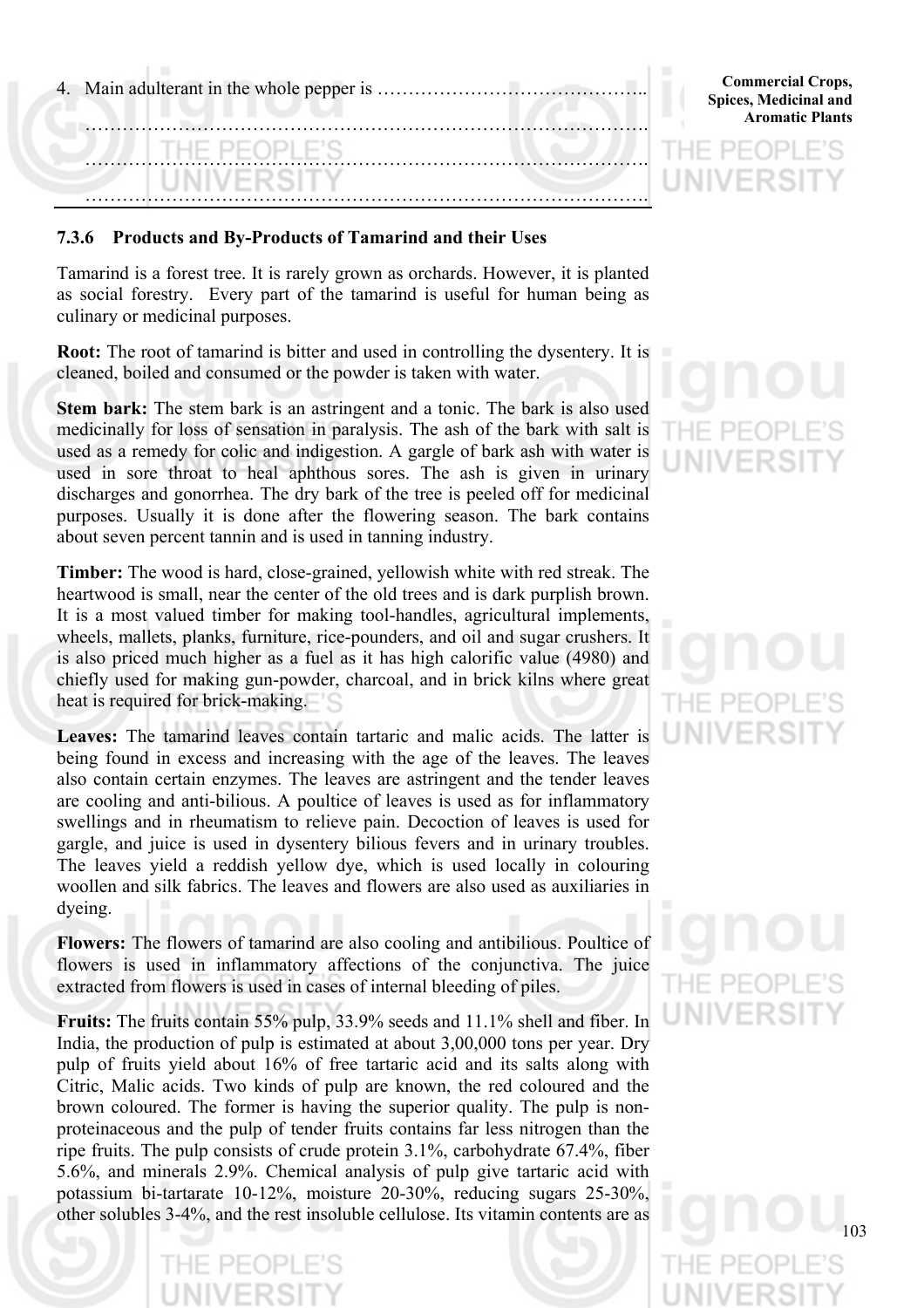follows: riboflavin 0.07mg, niacin 0.7mg and vitamin 'C' (3mg/100 g) and carotene (60  $\mu$  per 100 g). Of the reducing sugars present, about 70% is glucose and 30% fructose.

The pulp is edible and largely used for culinary purposes. The pulp contains tartaric acid, which is used as acidulent for soft drinks and fruit jellies. It is refrigerant, carminative and antibilious. It is also useful in preventing and curing scurvy and in sobering the intoxicating effects of alcohol and *Ganja (Cannabis sativa* Linn.). The pulp with wood-ash is extensively used for cleansing and brightening brass and copper vessels.

During storage, the reddish-brown colour of the pulp becomes darker and in about a year it is almost black. This is mostly due to the onset of Maillard reaction, since, free amino acids and reducing sugars are present in the pulp. The pulp also becomes soft and sticky as pectolytic degradation takes place and moisture is absorbed, especially in humid climates. The pulp could be preserved well for 6-8 months without any treatment, if packed in airtight containers and stored in cool and dry place.

**Seeds:** The seeds are used as famine food and for cattle in several districts in Tamil Nadu, Andhra Pradesh, Madhya Pradesh and elsewhere. The hard kernel is dried, roasted and powdered into flour and used for making cakes and chappatties, either alone or with flour of other edible kinds. The tamarind kernel powder can be fortified up to 15% in the preparation of bread and biscuit.

### **Industrial Uses**

Tamarind Kernel Powder (T.K.P): Tamarind kernel powder is about 50% of the weight of the seeds. Commercial samples of T.K.P has the composition of : polysaccharides 48.7%, albuminoids 18.9%, fatty matters 7.5% moisture 8.8% ash 1.6%, soluble matters 3.2% and insoluble matters 11.3%. The commercial TKP finds extensive use as a sizing material in the textile industry. The sizing properties of TKP are due to the presence of a polysaccharide (called jellose) which is present to the extent of 6 percent.

### **7.3.7 Processing of Turmeric and its Uses**

After harvesting the turmeric fingers are separated from mother rhizomes. Mother rhizomes are usually kept as seed material. Curing of green turmeric is done by boiling in the water with 20 g of sodium bi sulphite and 20 g of hydro chloric acid per 45.3 kg of tubers. It provides a yellow tint. The cured tubers are sun dried for 10-15 days till they become hard, brittle and produce metallic sound on breaking. Thereafter they are cleaned and then polished in a metallic drum rotated manually or by power. Generally dried cured turmeric is 20% of freshly harvested green rhizomes. It is also recommended that to develop attractive colour, half polished 100 kg turmeric rhizomes are mixed with the alum (0.040 kg), turmeric powder (2 kg), castor seed (0.14 kg), Sodium bisulphite (30 g) and concentrated hydrochloric acid (30 ml). After thoroughly mixing it is again dried in the sun.

Common products of turmeric are its powder, volatile oil and oleoresin. It is mainly used as food flavourant and colourant, cosmetics and as dye. It is used as medicine for stomachic, carminative, tonic, blood purifier, vermicide and antiseptic. Its powder is also used in tooth powder for relieving dental problem. It is also used as a face pack as it helps in clearing pimples and unwanted hairs.



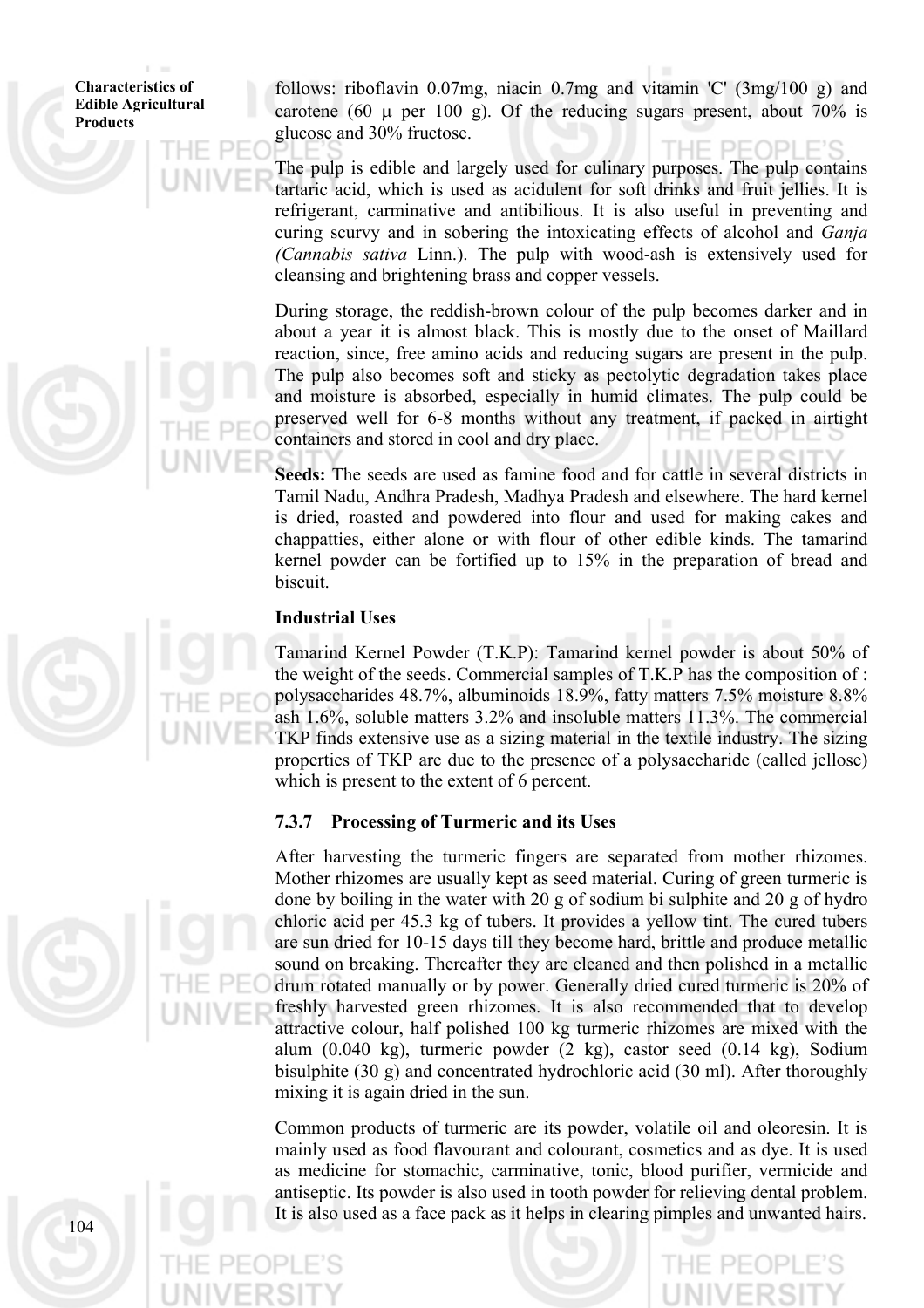# **7.3.8 Post Harvest Technology of Ginger**

Freshly harvested ginger is cleaned with water to remove adhered soil, and then dried in the sun for 7-10 days. During drying, regular turning is required for uniform drying. After drying rhizomes are rubbed with the gunny bag to remove the remnants of the skin which results in smooth finish of the final product. In some places raw rhizomes are soaked in water and thick milk of lime (1kg slaked lime per 120 kg water). Some times the dried rhizomes are exposed to the sulphur dioxide fumes (3.2 kg of sulphur per tonne of rhizomes for 12 hours). It helps in bleaching the colour and results in white polished rhizomes.

The polished rhizomes are graded as per IS specification IS: 1908-1968. In general, indian ginger is graded in three grades namely (1) 3 fingerd rhizomes; (2) 2 fingered rhizomes and (3) pieces.

For the good quality of ginger its appearance, volatile oil content, fibre content, pungency, aroma and flavour are evaluated and compared with the standards.

In the rural India, ginger is heaped covered with the soil and ginger leaves in a shade. The heap may be plastered with the mud or cow dung. It can be stored well between  $21-30^{\circ}$ C with 60-90 % relative humidity for two months. Scientifically ginger is stored in cold store at  $2-5^{\circ}$ C with 90 % relative humidity for 4 months.

There various ginger products available in the market namely ginger oil, oleoresin, dehydrated ginger, bleached ginger, preserve, drinks, candy, pickle and wine. Besides this as a medicine it is considered as a stimulant and a carminative. It is also given in dyspepsia and flatulent colic.

### **Check Your Progress Exercise 4**

- **Note:** a) Use the space below for your answer.
	- b) Compare your answers with those given at the end of the unit.
- 1. What is the use of tamarind flower juice?

 ………………………………………………………………………………. ………………………………………………………………………………. ………………………………………………………………………………. ………………………………………………………………………………. ………………………………………………………………………………. ……………………………………………………………………………….

2. Name the acid which tamarind pulp has?

105 ………………………………………………………………………………. ………………………………………………………………………………. ………………………………………………………………………………. ………………………………………………………………………………. ……………………………………………………………………………….

**Commercial Crops, Spices, Medicinal and Aromatic Plants**





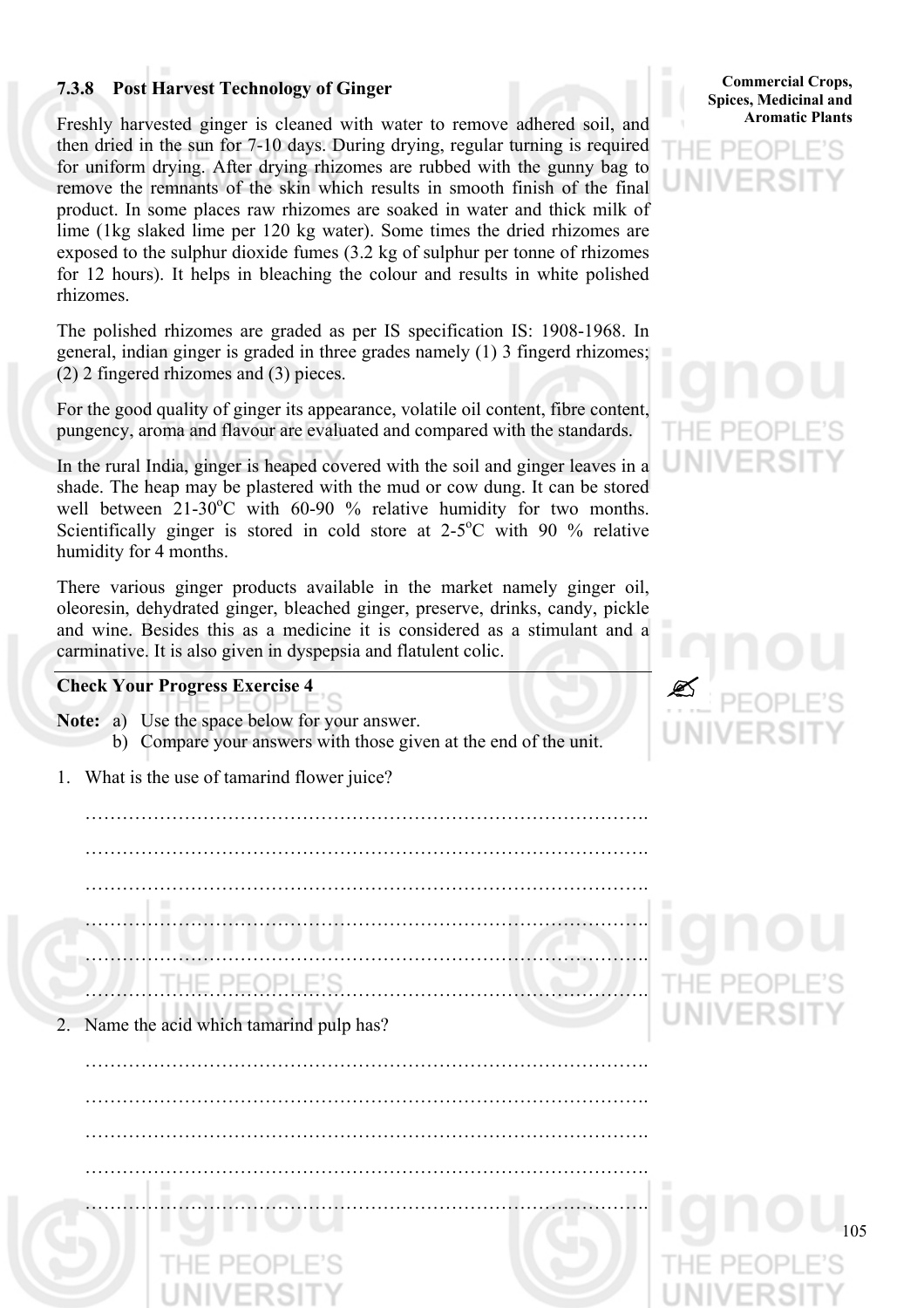| <b>Characteristics of</b><br><b>Edible Agricultural</b><br><b>Products</b> | 3. Why the tamarind pulp becomes black during storage? How it can be<br>checked? |
|----------------------------------------------------------------------------|----------------------------------------------------------------------------------|
| ь                                                                          | THE DEADL<br>EIS.<br>.<br>INIVE                                                  |
|                                                                            |                                                                                  |
|                                                                            |                                                                                  |
|                                                                            | 4. What is the industrial use of TKP?                                            |
| UNIVER                                                                     | LINIVE                                                                           |
|                                                                            |                                                                                  |
|                                                                            | 5. What is the use of turmeric base face packs?                                  |
|                                                                            | $\mathbb{R}^n$<br>.                                                              |
|                                                                            |                                                                                  |
|                                                                            |                                                                                  |

# **7.4 MEDICINAL AND AROMATIC PLANTS**



# **7.4.1 Uses of Medicinal and Aromatic Plants**

Medicinal plants are the local heritage with global importance. Indian herbs are principal form of medicine and presently popular throughout the developed world. Basically herbs work in combination with the body's own defense system. The human body is much better suited to treatment with herbal remedies than with the isolated chemical medicines. The chemical medicines after expiry may cause harm to the body whereas the natural products that have lost their active qualities are not harmful to the system. The digestive systems and physiology of human evolved utilizing capacity of plant based foods and medicines. Many plants provide food as well medicines for i.e.

……………………………………………………………………………….

- i) Lemon improves resistance to infections.
- ii) Papaya is used for expelling worms in stomach.
- iii) Onion relives bronchial infections.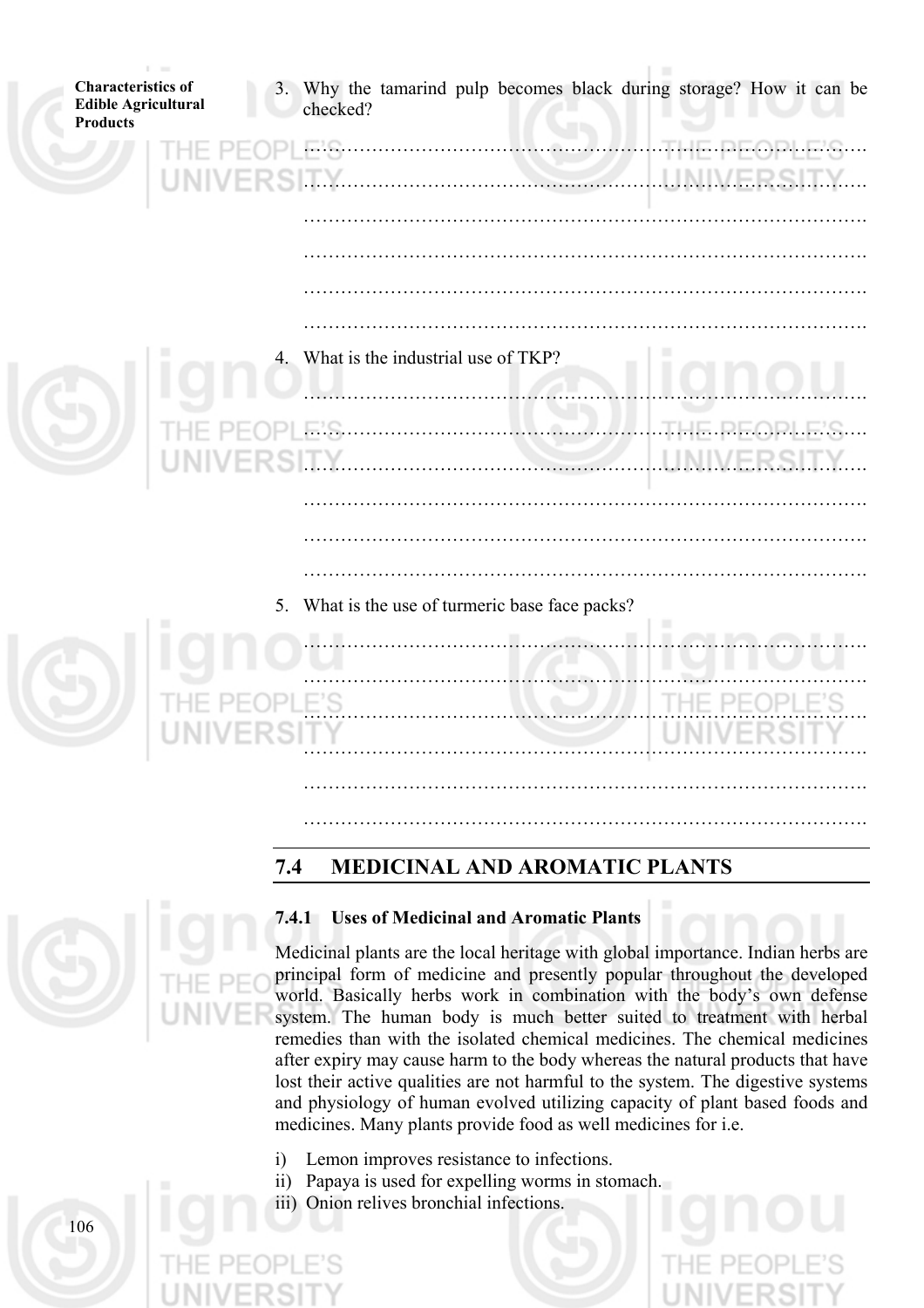- iv) Oats support convalescence.
- v) Burdock herbals are helping in removing toxins from the body.
- vi) Comfrey encourages blood clotting and help in healing the wounds fast.

It also plays an important role in the rural areas, particularly in remote places with fewer medicinal facilities.

It is estimated that about 70000 plant species are used for medicinal purposes. In Ayurveda about 2000 plant species are considered to have medicinal values, while, Chinese list over 5700 as traditional medicines. The Indian traditional medicine the Charak Samhita (1000 BC) records the use of over 340 drugs of vegetables origin.

Medicinal plants have curative properties due to the presence of various complex chemical substances of different composition, which are found as secondary plant metabolites in one or more parts of these plants. The plant metabolites are grouped as alkaloids, glycosides, cortico steroids, essential oils etc. Table 7.7 indicates name of some herbs useful to cure some diseases.



| <b>System/Disease</b>                        | <b>Plant/Herbs</b>                                | <b>Uses</b>                                |     |
|----------------------------------------------|---------------------------------------------------|--------------------------------------------|-----|
| Skin                                         |                                                   |                                            |     |
| (a) Antiseptic                               | Tea tree<br>(Melaleuca attemifolia)               | Disinfect the skin                         |     |
| (b) Emollients                               | Marigold<br>(Calendula<br>officinalis)            | Deduce itchiness,<br>edness and soreness   |     |
| (c) Healing                                  | Comfrey<br>(Symphytum offcinale)                  | Blood cotting, fast<br>healing of wounds   |     |
| Respiratory system                           |                                                   |                                            |     |
| (a) Antiseptic                               | Garlic<br>(Allium sativum)                        | Helps the lungs resist<br>infection        |     |
| (b) Spas molytics                            | Visnaga<br>(Ammi<br>visnaga)                      | Relax bronchial<br>muscles.                |     |
| Urinary system                               |                                                   |                                            |     |
| (a) Antispectic                              | Buchu<br>(Barosma betulina)                       | Disinfect the urinary<br>tubules           |     |
| (b) Astringents                              | Horsetail<br>(Equisetum<br>arvense)               | Tightness & protect<br>the urinary tubules |     |
| Musculo-<br>skeletalsystem<br>(a) Analgesics | <b>Yellow Jasmine</b><br>(Gelsemium sempervirens) | Relieve joints and<br>nerve pain           |     |
| (b) Antiinflammatories                       | White willow<br>(Salixalba)                       | Reduce swelling and<br>pain in joints      |     |
| (c) Antispasmodics                           | Cinchona<br>(cinchona spp.)                       | Relax tense and<br>cramped muscles.        |     |
| Nervous system                               |                                                   |                                            |     |
| (a) Relaxants                                | Lemon balm<br>(Melissa officinalis)               | Relax nervous system                       |     |
|                                              |                                                   |                                            | 107 |

# **Table 7.7: Medicinal use of herbs**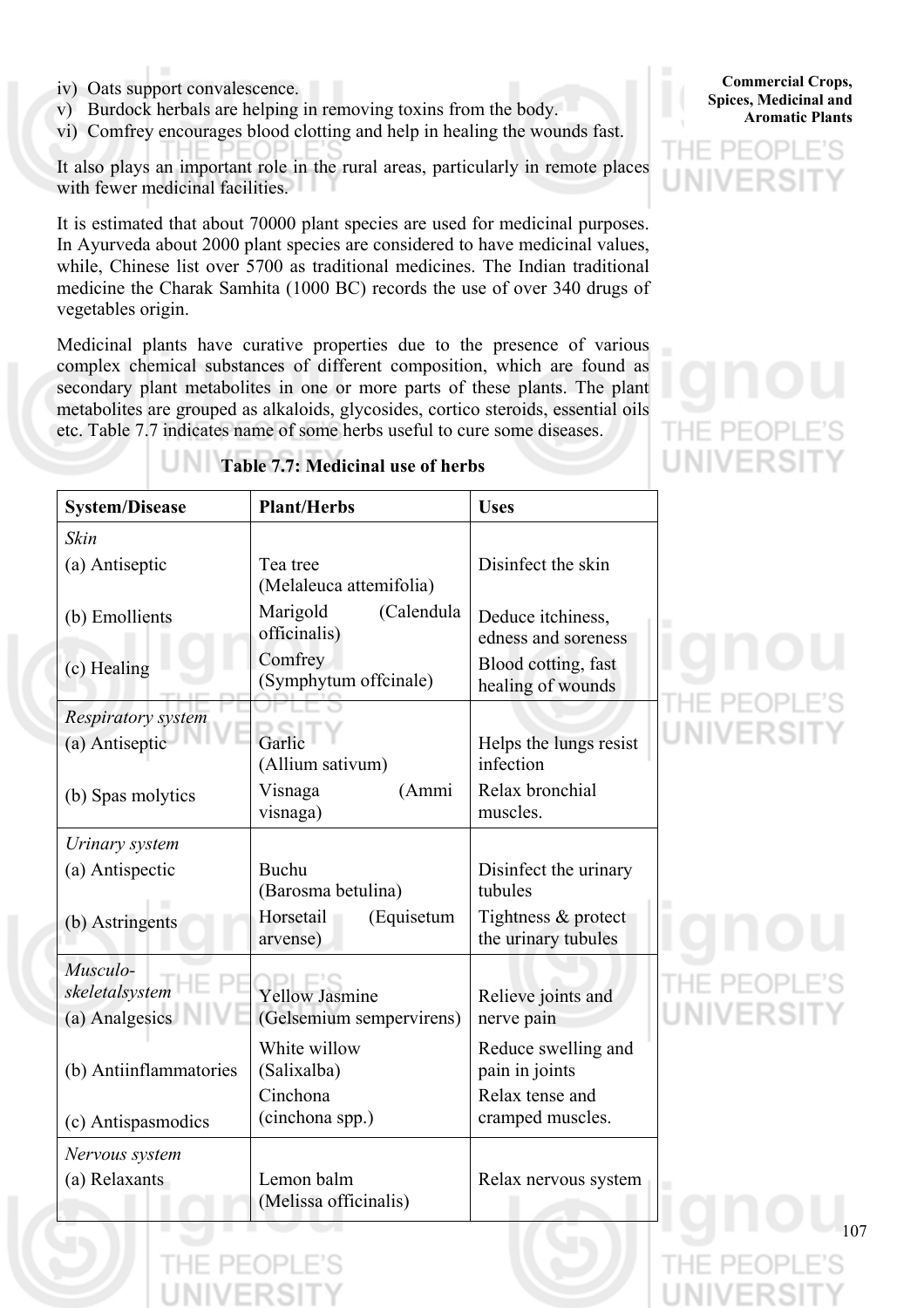| <b>Characteristics of</b><br><b>Edible Agricultural</b> | (b) Sedatives                 | Mistletoe<br>(Viscum album)                     | Reduce nervous<br>activity                                          |
|---------------------------------------------------------|-------------------------------|-------------------------------------------------|---------------------------------------------------------------------|
| <b>Products</b>                                         | (c) Stimulants                | Kolanut<br>(Colaacuminata)                      | Increase nervous<br>activity                                        |
|                                                         | (d) Tonics                    | Oats<br>(Avena Sativa)                          | Improve nerve<br>function and tone                                  |
|                                                         | Circulation and heart         |                                                 |                                                                     |
|                                                         | (a) Cardiotonics              | Ddanshen<br>(Salvia mittiorrhiza)               | Improve the regularity<br>and strength of the<br>heart contractions |
|                                                         | (b) Circulatory<br>stimulants | Cayenne<br>(Capsicum frutescens)                | Improve circulations<br>of the blood to the<br>extremities.         |
|                                                         | (c) Diaphoretics              | Juhua<br>(Chrysanthemum $\times$<br>morifolium) | Promote sweating &<br>lower blood pressure<br>FRSI                  |
|                                                         | (d) Spasmolytics              | Cramp bark<br>(Viburmum opulus)                 | Relax the muscelers &<br>helps to lower blood<br>pressure           |
|                                                         | Digestive organs              |                                                 |                                                                     |
|                                                         | (a) Antiseptics               | Ginger<br>(Zingiber officinalis)                | Protect against<br>infections                                       |
|                                                         | (b) Astringents               | <b>Bistort</b><br>(Polygenum bistorta)          | Tighten the inner line<br>of intestines and<br>provide protecting   |
|                                                         |                               |                                                 | coating over them.                                                  |
|                                                         | (c) Bitters                   | Wormwood<br>(Artemisia absinthum)               | Stimulate secretion of<br>digestive juices                          |
|                                                         | (d) Laxatives                 | Senna<br>(assia senna)                          | Stimulate bowel<br>movements                                        |
|                                                         | (e) Stomachs                  | Cardamom<br>(Eletterio cardamomum)              | Protect and support                                                 |



Aromatic plants have been of great interest to mankind from the beginning of civilization. Aromatic plants and their products, particularly the essential oil, are now becoming one of the most important export items from many developing countries. The upswing trends basically is due to raising the standard of living of the people and technological advancement in the production and processing of these essential oils.

**Essential oils are complex mixtures of odours and steam-volatile compounds which are deposited by plants in the sub-cuticular space of glandular hairs, in cell organelles (oil bodies of Hepaticae), in idioblasts, in excretory cavities and canals or exceptionally in heartwoods.** 

The main aromatic plants are mint (mentha oil), cymbopogons. turpentine, sandal wood, vetiver, eucalyptus and ocimum. The other aromatic plants are celery, jasmine, rose, dill, geranium, hops, cinamomum, cedar wood, cyperus etc.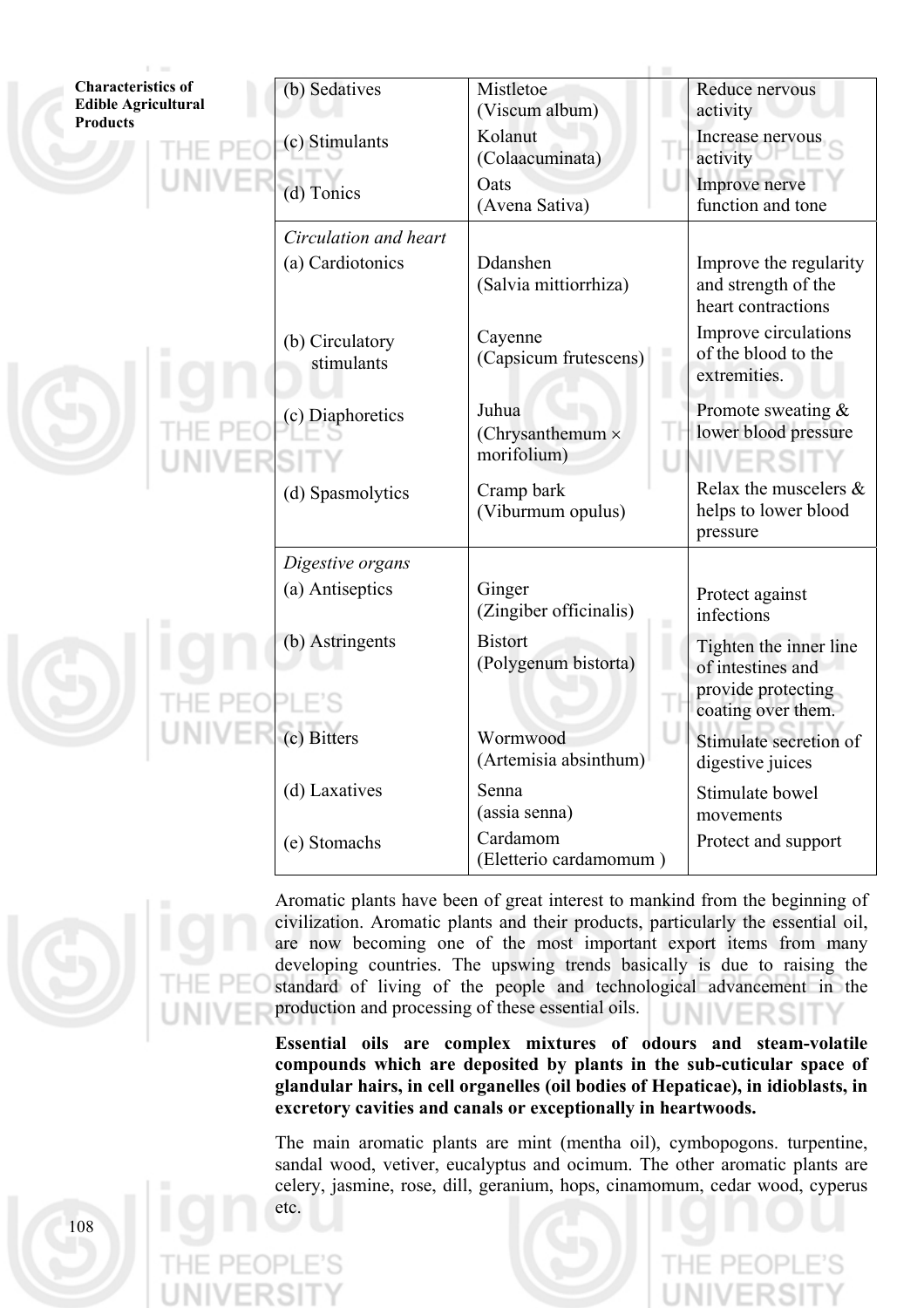# **7.4.2 Processing of Medicinal and Aromatic Plants**

The unit operations involving processing of plants based medicinal or aromatic constituents are:  $\Box$   $\Box$   $\Box$   $\Box$   $\Box$   $\Box$ 

- 1. **Comminution:** It is the process of size reduction. So that the surface area of the produce increases and solvent can easily interact with the produce. Most of the natural produce is to be dried. Drying can be done in sun or shade or in the protected area depending upon the type of the constituents. It is preferred that drying should be slow at low temperature. The dried material is to be crushed or broken into small parts before extraction/ distillation. During crushing/grinding temperature of the produce should not be increased. Some of the volatiles get evaporated even at 45°C. The homogeneity of the ground particle shows the efficacy of the extraction of active ingredient
- 2. **Extraction of active ingredient:** Extraction is the process of separation of the active constituents from the plant material using a solvent. Firstly plant produce is pre-treated with the solvent outside the extractor. It facilitates the breaking of the cell walls to release the extractable component. The rate at which the solvent reacts with the solute depends upon solute solvent ratio, pH, particle size and temperature. Alcohol is the widely used solvent. It has the ability to extract many soluble constituents. Most of the alkaloids are soluble in acids.

For extraction of essential oil, steam distillation process in widely used. In this the steam is produced and passed through the bed of plant material. The steam carries the volatiles, which generally boils at a temperature lower than steam. It condenses and most of essential oils are insoluble in water. They are separated in the aqueous phase, forming two layers, then they can be easily separated. The factors, which influence the quality and quantity of extraction, are; size of load, steam pressure, density of packing of planting material in the bed, duration of distillation and rate of steam injection.

The aroma constituents are heat sensitive. So the technique must be carried out with pure and low boiling solvents such as pentane or hexane. Extraction with super critical solvents generally carbon-di-oxide is the most effective but capital intensive.

## **Check Your Progress Exercise 5** "

- **Note:** a) Use the space below for your answer.
	- b) Compare your answers with those given at the end of the unit.

……………………………………………………………………………….

……………………………………………………………………………….

……………………………………………………………………………….

……………………………………………………………………………….

1. Why herbal-based medicines are suitable to the human body?

**Spices, Medicinal and Aromatic Plants**

**Commercial Crops,** 

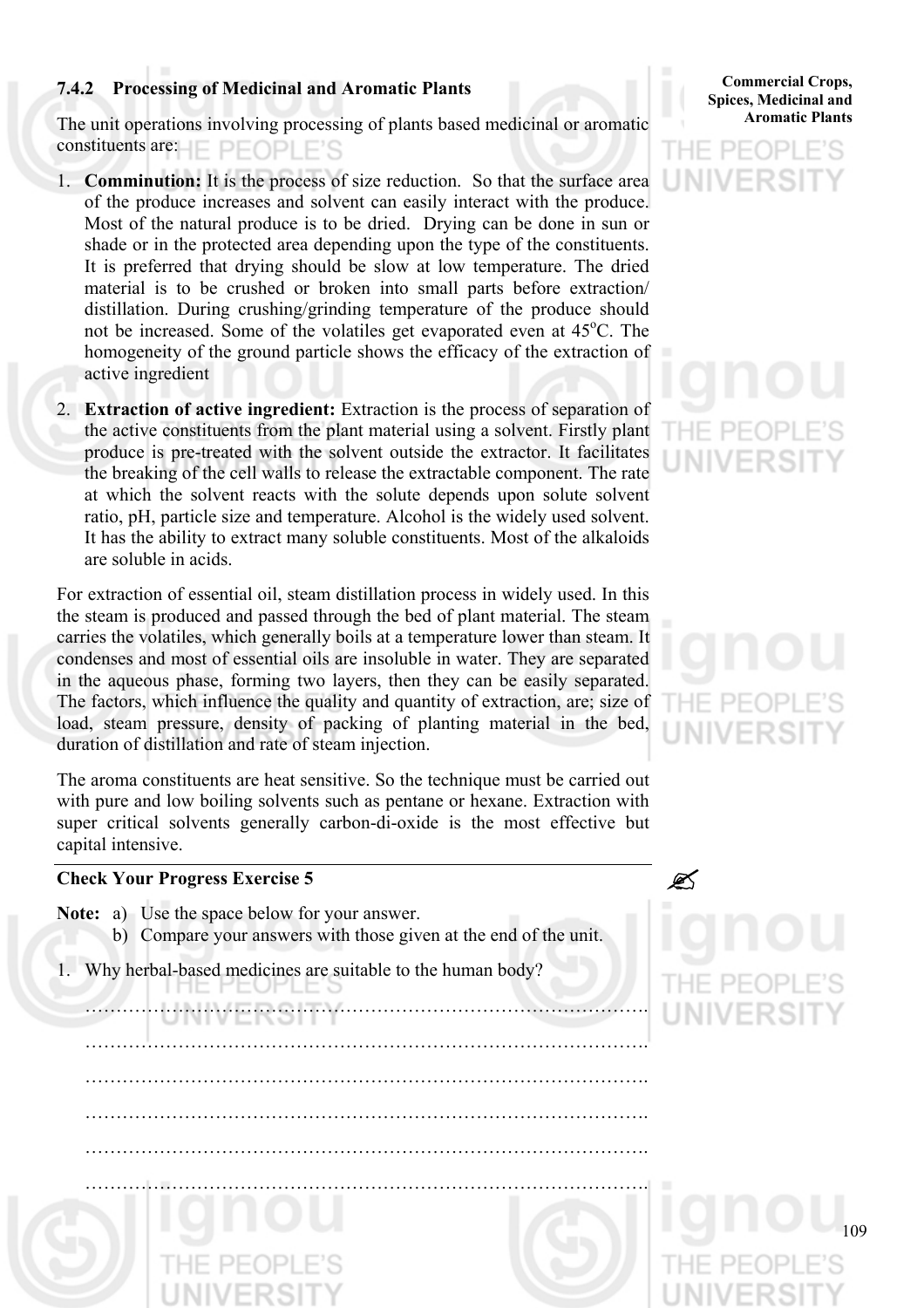



# **7.5 LET US SUM UP**

The knowledge of commercial crops, spices and medicinal and aromatic plants is necessary. It provides ample employment opportunity. India is known for its knowledge in their cultivation and quality processing since ages. Indians were deployed to other countries to teach cultivation of sugarcane. The merchants traded Indian spices many centuries ago. The ancient herbal medicines suits human bodies as they do not have any side effect.

The production, processing of each of the crop is different. The process technology depends up on the active constituent which is to be extracted. Its purity decides the price.

# **7.6 KEY WORDS**



- **Molasses :** A by-product of sugarcane industry and base material for distillery and fermented products.
- **H.S.C. :** Highest Standard Count (HSC) is a unit to express and evaluate quality of the cotton.
- **Pungent principal :** The main constituent responsible for pungency. For i.e. pepper it is alkaloid piperine.
- **T.KP. :** Tamarind Kernel Powder (TKP) is the powder of dried tamarind kernel seeds. It is used as material in textile industry.
- **Essential oils :** It is a complex mixture of odours and steamvolatile compounds, which are deposited by plants in the sub-cuticular space of glandular hairs, in cell organelles or in canals of woods.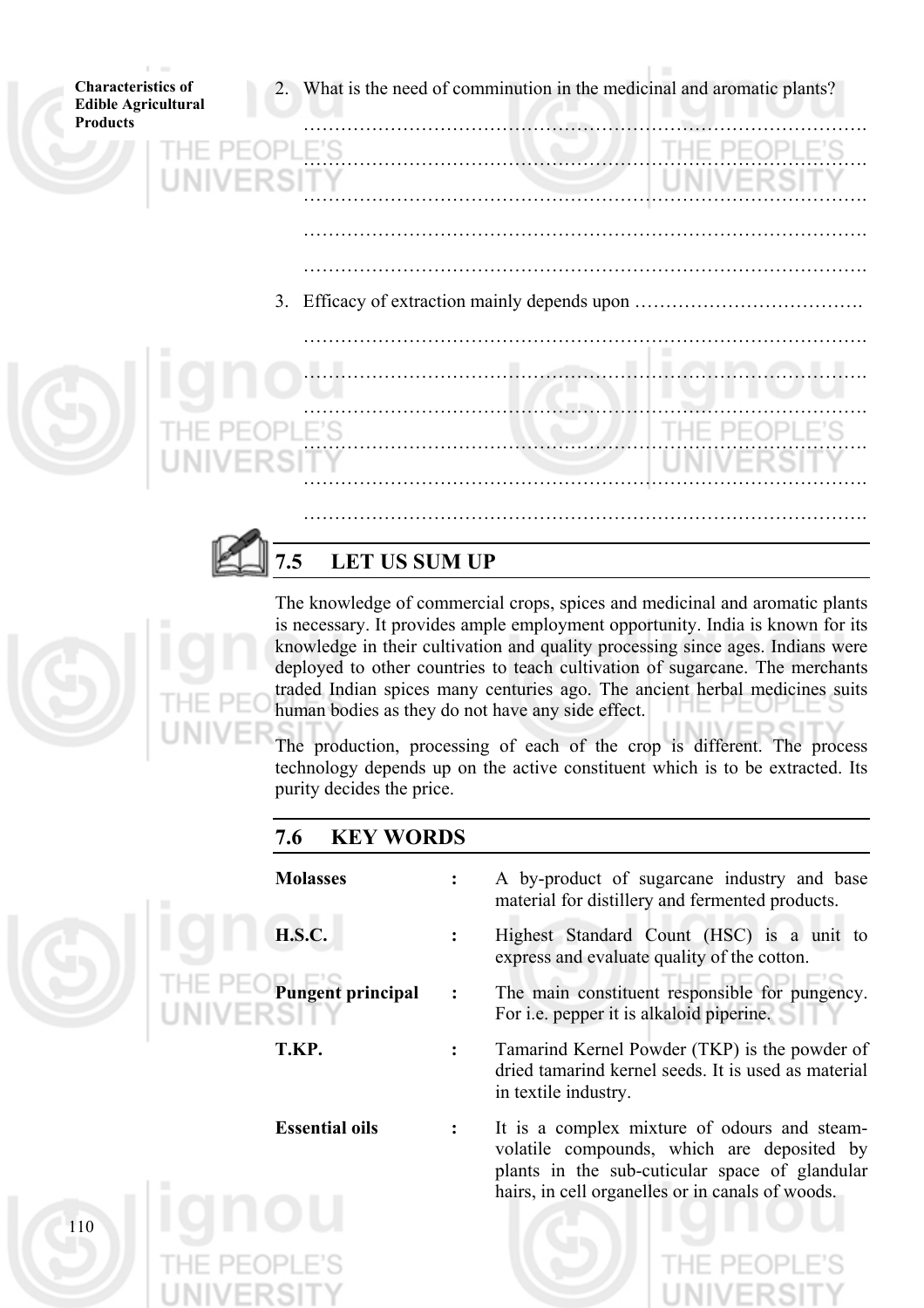**Comminution :** It is the process of size reduction of any substances so that surface area is increased.

**Steam distillation : It is the process of boiling the substances with** water, so that water soluble volatiles oils are carried away by the steam. Then steam is to be condensed so that oils being lighter can be easily separated.

# **7.7 ANSWER TO CHECK YOUR PROGRESS EXERCISES**

# **Check Your Progress Exercise 1**

- 1. Sugarcane plant harnesses solar energy and converts it into sugar, cellulosic and non-cellulosic energy producing substances. So it is called as energy efficient crop.
- 2. It provides huge employment, produces lint as well as oil seed.
- 3. About 100 kg sugar
- 4. To avoid inversion of sugar.
- 5. It is diuretic, refreshing and cooling.
- 6. Digestion, washing, screening, bleaching, dewatering and thickening are the unit operations in paper manufacturing.

## **Check Your Progress Exercise 2**

- 1. Fineness, maturity and strength are the indices to judge quality of cotton.
- 2. 27 mm and above

# 3. i) India ii) Cardamom iii) Pepper

- **Check Your Progress Exercise 3**
- 1. Sun
- 2. 24-36 hours
- 3. Alkaloid piperine
- 4. Papaya seed

# **Check Your Progress Exercise 4**

- 1. To check internal bleeding of piles.
- 2. Tartaric acid.
- 3. It is due to Millard reaction. It can be prevented by storing in airtight container at cool and dry place.
- 4. Tamarind kernel powder (TKP) is used in the textile industry.
- 5. It clears the pimples and unwanted hairs.